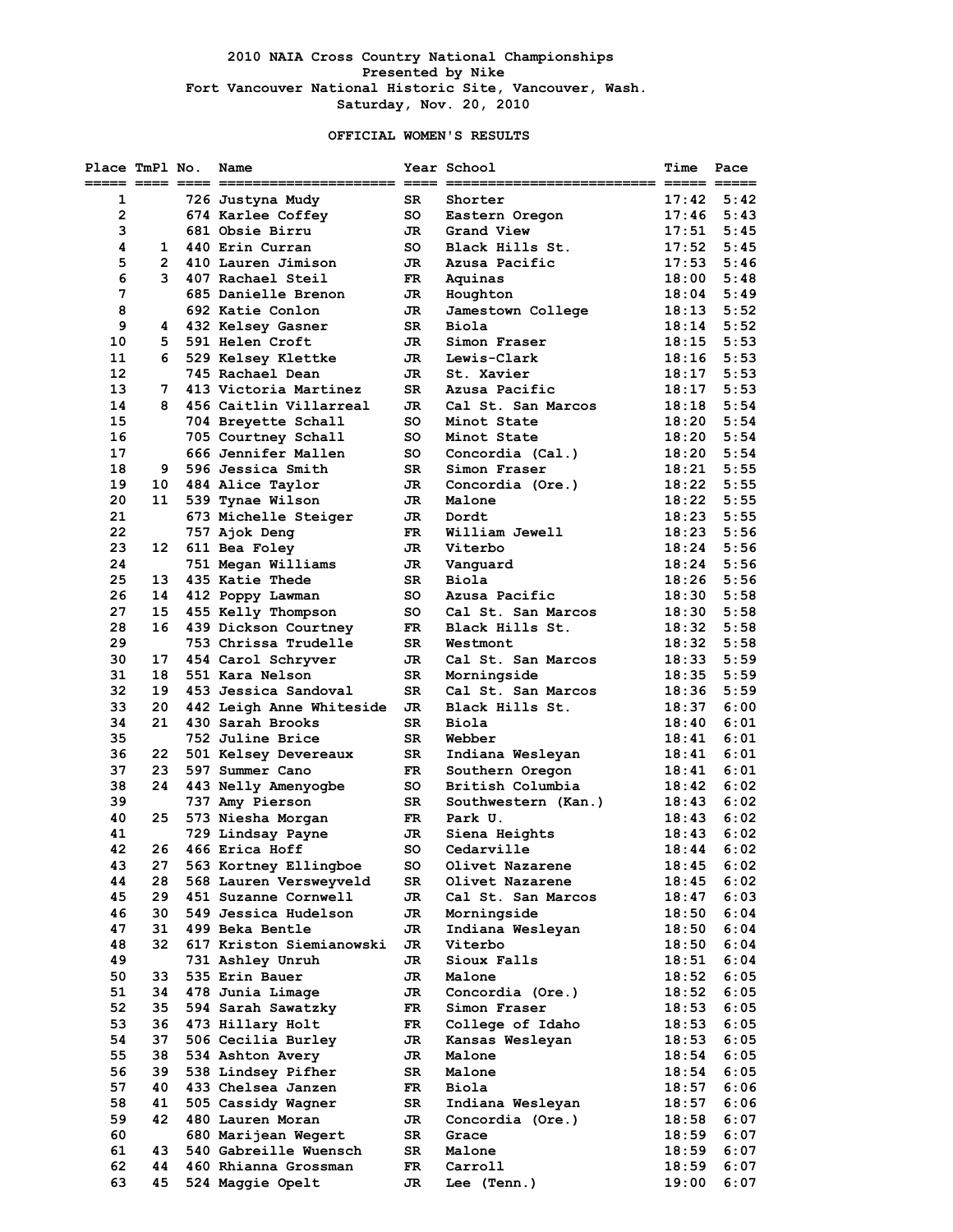| 64  | 46 | 603 Laurie Stoutenburgh | so  | Southern Oregon     | 19:01 | 6:07 |
|-----|----|-------------------------|-----|---------------------|-------|------|
| 65  |    | 655 Trisha Miller       | so  | Bethel (Ind.)       | 19:01 | 6:08 |
| 66  |    | 667 Rocio Pelayo        | JR  | Concordia (Cal.)    | 19:04 | 6:08 |
| 67  | 47 | 470 Rachel Wong         | JR  | Cedarville          | 19:04 | 6:09 |
|     | 48 |                         | so  |                     |       | 6:09 |
| 68  |    | 598 Seena Frantz        |     | Southern Oregon     | 19:05 |      |
| 69  | 49 | 431 Nychele Fischetti   | JR  | Biola               | 19:06 | 6:09 |
| 70  |    | 708 Megan Hall          | SR  | Northwest Christian | 19:06 | 6:09 |
| 71  | 50 | 583 Sara Armstong       | JR  | Shawnee State       | 19:06 | 6:09 |
| 72  | 51 | 601 Anya Martinez       | so  | Southern Oregon     | 19:07 | 6:10 |
| 73  | 52 | 438 Lela Carpenter      | FR. | Black Hills St.     | 19:09 | 6:10 |
| 74  | 53 | 414 Melissa Telon       | FR. | Azusa Pacific       | 19:09 | 6:10 |
|     |    |                         |     |                     |       |      |
| 75  |    | 688 Stephanie Lucas     | SR  | Illinois Tech       | 19:09 | 6:10 |
| 76  | 54 | 491 Flo Vazquez         | JR  | Embry-Riddle        | 19:09 | 6:10 |
| 77  |    | 709 Stephanie Hescock   | JR  | Northwest Christian | 19:10 | 6:11 |
| 78  | 55 | 537 Kristen Downing     | SR  | Malone              | 19:10 | 6:11 |
| 79  |    | 710 Charity Miles       | SR  | Northwestern (Iowa) | 19:11 | 6:11 |
| 80  | 56 | 403 Katy Cramer         | SR  | Aquinas             | 19:11 | 6:11 |
|     |    |                         |     |                     |       |      |
| 81  | 57 | 429 Carissa Bowman      | JR. | Biola               | 19:11 | 6:11 |
| 82  |    | 652 Marya Haegler       | FR. | Ave Maria           | 19:11 | 6:11 |
| 83  | 58 | 465 Carolyn Case        | so  | Cedarville          | 19:12 | 6:11 |
| 84  |    | 748 Sarah Birgen        | JR  | Tennessee Wesleyan  | 19:12 | 6:11 |
| 85  |    | 725 Sarah Massey        | JR  | Shorter             | 19:14 | 6:12 |
|     |    |                         |     |                     | 19:14 | 6:12 |
| 86  | 59 | 590 Lindsey Butterworth | FR  | Simon Fraser        |       |      |
| 87  | 60 | 508 Cherise Price       | SR  | Kansas Wesleyan     | 19:14 | 6:12 |
| 88  | 61 | 544 Catie McMahon       | SO  | Milligan            | 19:14 | 6:12 |
| 89  |    | 743 Grace Hartman       | FR. | St. Francis (Ill.)  | 19:17 | 6:13 |
| 90  | 62 | 437 Abi Bever           | so  | Black Hills St.     | 19:18 | 6:13 |
| 91  | 63 | 474 Kayloni Jones       | JR  | College of Idaho    | 19:19 | 6:13 |
| 92  | 64 | 565 Chantalle Falconer  | FR. | Olivet Nazarene     | 19:19 | 6:13 |
|     |    |                         |     |                     |       |      |
| 93  | 65 | 467 Hannah Lamos        | SO  | Cedarville          | 19:19 | 6:13 |
| 94  | 66 | 526 Erin Wasserfall     | SR  | Lee (Tenn.)         | 19:19 | 6:13 |
| 95  | 67 | 446 Sarah Reimer        | FR  | British Columbia    | 19:19 | 6:13 |
| 96  | 68 | 578 Elise Manley        | JR  | Point Loma          | 19:20 | 6:14 |
| 97  |    | 762 Sarah Sherwood      | SR  | Madonna             | 19:20 | 6:14 |
| 98  | 69 |                         | JR. |                     | 19:21 | 6:14 |
|     |    | 592 Brianna Kane        |     | Simon Fraser        |       |      |
| 99  |    | 669 Alicia Marteney     | SR  | Concordia (Neb.)    | 19:21 | 6:14 |
| 100 | 70 | 449 Maggie Woodward     | so  | British Columbia    | 19:21 | 6:14 |
| 101 | 71 | 476 Myja Maki           | FR. | College of Idaho    | 19:23 | 6:15 |
| 102 | 72 | 580 Breelan Matranga    | so  | Point Loma          | 19:23 | 6:15 |
| 103 | 73 | 624 Milca Villegas      | so  | Wayland Baptist     | 19:24 | 6:15 |
| 104 | 74 |                         |     |                     | 19:24 | 6:15 |
|     |    | 548 Lydia Ford          | JR  | Morningside         |       |      |
| 105 |    | 672 Stephanie Warnke    | JR  | Dakota State        | 19:24 | 6:15 |
| 106 | 75 | 458 Shannon Flynn       | SR  | Carroll             | 19:24 | 6:15 |
| 107 | 76 | 472 Stephanie Helm      | SR  | College of Idaho    | 19:25 | 6:15 |
| 108 | 77 | 404 Alina Dhaseleer     | so  | Aquinas             | 19:25 | 6:15 |
| 109 | 78 | 475 Sora Klopfenstein   | FR  | College of Idaho    | 19:25 | 6:15 |
|     |    |                         |     |                     |       |      |
| 110 |    | 759 Cheryl Held         | JR  | William Woods       | 19:26 | 6:15 |
| 111 | 79 | 450 Jen Albright        | SR  | Cal St. San Marcos  | 19:26 | 6:16 |
| 112 |    | 686 Heather Sayre       | SR  | Houghton            | 19:26 | 6:16 |
| 113 | 80 | 498 Agnes Silvestro     | JR  | Holy Names          | 19:26 | 6:16 |
| 114 | 81 | 510 Crystal Stegman     | SR  | Kansas Wesleyan     | 19:28 | 6:16 |
| 115 | 82 | 532 Madison Randall     | JR  | Lewis-Clark         | 19:28 | 6:16 |
| 116 |    | 541 Gillian Giffen      |     |                     |       |      |
|     | 83 |                         | JR  | Milligan            | 19:28 | 6:16 |
| 117 | 84 | 452 Chelsey Cortez      | FR  | Cal St. San Marcos  | 19:29 | 6:16 |
| 118 | 85 | 406 Samantha Rinkus     | SR  | Aquinas             | 19:29 | 6:17 |
| 119 | 86 | 567 Janalis Roche       | FR  | Olivet Nazarene     | 19:29 | 6:17 |
| 120 |    | 711 Ashley Ehrhardt     | SR  | Northwood           | 19:30 | 6:17 |
| 121 | 87 | 599 Kristen Juveland    | SR  | Southern Oregon     | 19:30 | 6:17 |
|     |    |                         |     |                     |       |      |
| 122 | 88 | 477 Kristine Smith      | SR  | College of Idaho    | 19:30 | 6:17 |
| 123 | 89 | 483 Andria Scheese      | SR  | Concordia (Ore.)    | 19:31 | 6:17 |
| 124 | 90 | 489 Erika Langhauser    | SR  | Embry-Riddle        | 19:32 | 6:17 |
| 125 | 91 | 522 Anna Hrushka        | SR  | Lee (Tenn.)         | 19:32 | 6:17 |
| 126 | 92 | 600 Tara Krempley       | SR  | Southern Oregon     | 19:32 | 6:17 |
| 127 |    | 677 Karissa Cominator   | JR  | Friends             | 19:32 | 6:18 |
|     |    |                         |     |                     |       |      |
| 128 |    | 675 Kristen Ostrem      | JR  | Evangel             | 19:33 | 6:18 |
| 129 |    | 738 Michaela Crew       | JR  | Spring Arbor        | 19:33 | 6:18 |
| 130 | 93 | 485 Karina Coelho       | so  | Embry-Riddle        | 19:33 | 6:18 |
| 131 | 94 | 502 Alyssa Foss         | FR  | Indiana Wesleyan    | 19:33 | 6:18 |
| 132 |    | 668 Sarah Kortze        | so  | Concordia (Neb.)    | 19:34 | 6:18 |
| 133 | 95 | 576 Gina Erbacci        | so  | Point Loma          | 19:34 | 6:18 |
|     |    |                         |     |                     |       |      |
| 134 | 96 | 468 Neola Putnam        | so  | Cedarville          | 19:34 | 6:18 |
| 135 | 97 | 457 Elysia Andrews      | SR  | Carroll             | 19:35 | 6:18 |
| 136 | 98 | 569 Kimberly Brown      | so  | Park U.             | 19:35 | 6:19 |
|     |    |                         |     |                     |       |      |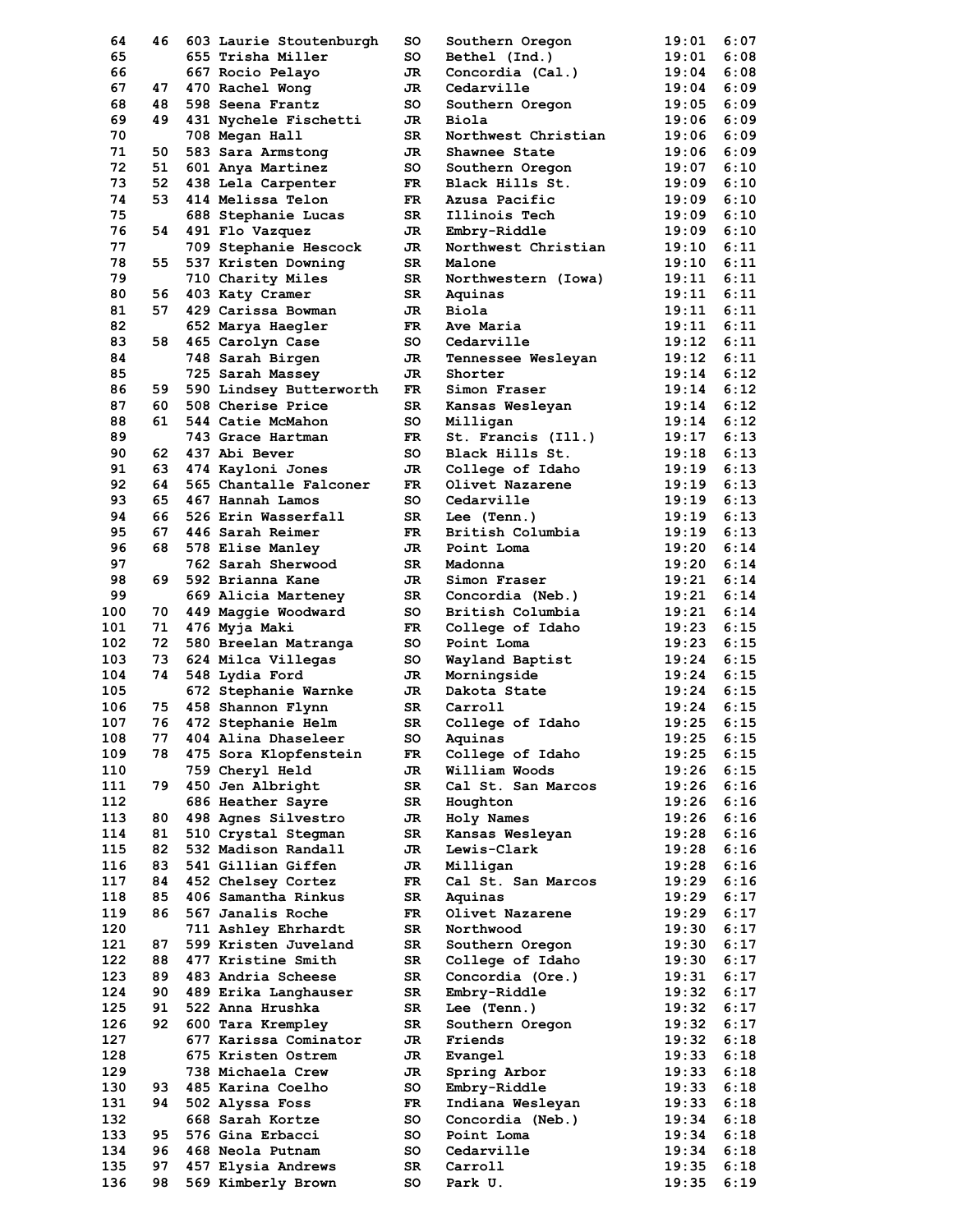| 137 |     | 746 Jordan Wallace     | FR  | St. Xavier                      | 19:36 | 6:19 |
|-----|-----|------------------------|-----|---------------------------------|-------|------|
| 138 |     | 671 Darcy Mascotti     | JR. | Cumberlands                     | 19:36 | 6:19 |
| 139 | 99  | 444 Rhiannon Evans     | so  | British Columbia                | 19:36 | 6:19 |
| 140 | 100 | 564 Hannah Endrizzi    | so  | Olivet Nazarene                 | 19:37 | 6:19 |
| 141 | 101 | 593 Michaela Kane      | so  | Simon Fraser                    | 19:37 | 6:19 |
| 142 |     | 723 Hannah Lieberman   | FR. | Savannah Coll. of Art & D 19:37 |       | 6:19 |
| 143 | 102 | 504 Sarah Moyer        | SR  | Indiana Wesleyan                | 19:38 | 6:19 |
| 144 | 103 | 566 Leah Livingston    | FR. | Olivet Nazarene                 | 19:38 | 6:20 |
| 145 | 104 | 482 Samantha Robert    | SR  | Concordia (Ore.)                | 19:39 | 6:20 |
| 146 |     |                        |     |                                 |       | 6:20 |
|     |     | 695 Sharon Ronoh       | so  | Lindsey Wilson                  | 19:40 |      |
| 147 | 105 | 586 Brittney Lipira    | JR  | Shawnee State                   | 19:40 | 6:20 |
| 148 |     | 721 Megan Beam         | FR  | Rocky Mountain                  | 19:40 | 6:20 |
| 149 | 106 | 620 Diana Gutierrez    | SR  | Wayland Baptist                 | 19:41 | 6:20 |
| 150 |     | 734 Monicah Jepkemboi  | so  | Southern-NO                     | 19:41 | 6:20 |
| 151 | 107 | 471 Kaitlyn Gerard     | so  | College of Idaho                | 19:42 | 6:21 |
| 152 | 108 | 421 Megan Rosa         | FR. | Baker                           | 19:42 | 6:21 |
| 153 |     | 109 469 Meghan Terrell | so  | Cedarville                      | 19:43 | 6:21 |
| 154 | 110 | 579 Bailey Massenburg  | so  | Point Loma                      | 19:44 | 6:21 |
| 155 | 111 | 511 Jillian Stratman   | FR. | Kansas Wesleyan                 | 19:44 | 6:21 |
| 156 | 112 | 562 Sarah Castel       | so  | Olivet Nazarene                 | 19:44 | 6:21 |
| 157 |     | 682 Kara Keller        | JR  | Grand View                      | 19:44 | 6:22 |
| 158 |     | 401 Alicia Boynton     | SR  |                                 | 19:45 | 6:22 |
|     | 113 |                        |     | Aquinas                         |       |      |
| 159 | 114 | 405 Rachel Luehm       | JR  | Aquinas                         | 19:46 | 6:22 |
| 160 |     | 707 Kara Danielsen     | JR  | Mount Mercy                     | 19:46 | 6:22 |
| 161 | 115 | 459 Jamie Greene       | JR  | Carroll                         | 19:46 | 6:22 |
| 162 | 116 | 582 Ashlee Szabo       | so  | Point Loma                      | 19:47 | 6:22 |
| 163 |     | 676 Jordan Arnold      | JR. | Friends                         | 19:49 | 6:23 |
| 164 |     | 742 Hilary Halford     | FR  | St. Francis (Ill.)              | 19:49 | 6:23 |
| 165 |     | 758 Amy Gangloff       | so  | William Woods                   | 19:49 | 6:23 |
| 166 | 117 | 417 Lauren Jaqua       | FR. | Baker                           | 19:49 | 6:23 |
| 167 |     | 727 Shea Spicher       | FR. | Shorter                         | 19:49 | 6:23 |
| 168 | 118 | 434 Alexandra Sciarra  | FR  | Biola                           | 19:50 | 6:23 |
| 169 | 119 | 530 Chelsey Leighton   | so  | <b>Lewis-Clark</b>              | 19:50 | 6:23 |
| 170 | 120 | 602 Alexandra Rudd     | FR  | Southern Oregon                 | 19:50 | 6:23 |
| 171 | 121 |                        | so  |                                 | 19:51 | 6:24 |
|     |     | 585 Kasey Hosier       |     | Shawnee State                   |       |      |
| 172 | 122 | 622 Catherine Luebner  | so  | Wayland Baptist                 | 19:51 | 6:24 |
| 173 |     | 654 Kate Dibbern       | SR  | Bethany (Kan.)                  | 19:51 | 6:24 |
| 174 | 123 | 577 Katie Kunz         | SR  | Point Loma                      | 19:51 | 6:24 |
| 175 |     | 714 Meredith Stroup    | SR  | Oklahoma Baptist                | 19:51 | 6:24 |
| 176 | 124 | 595 Angela Shaw        | SR  | Simon Fraser                    | 19:52 | 6:24 |
| 177 | 125 | 447 Heather Slinn      | FR. | British Columbia                | 19:52 | 6:24 |
| 178 |     | 720 Kendra Zaffuto     | JR. | Roberts Wesleyan                | 19:53 | 6:24 |
| 179 | 126 | 625 Tina Oprean        | FR. | Malone                          | 19:54 | 6:25 |
| 180 | 127 | 512 Julina White       | JR  | Kansas Wesleyan                 | 19:54 | 6:25 |
| 181 | 128 | 572 Lindsey McDonald   | so  | Park U.                         | 19:54 | 6:25 |
| 182 | 129 | 464 Grace Campbell     | FR  | Cedarville                      | 19:55 | 6:25 |
| 183 |     | 679 Elisha Overpeck    |     |                                 | 19:55 | 6:25 |
|     |     |                        | FR  | Georgetown (Ky.)                |       | 6:25 |
| 184 |     | 690 Mika Davis         | SR  | Indiana Tech                    | 19:55 |      |
| 185 | 130 | 503 Amanda Johnson     | JR  | Indiana Wesleyan                | 19:56 | 6:25 |
| 186 | 131 | 542 Lauren Hubbard     | so  | Milligan                        | 19:56 | 6:25 |
| 187 | 132 | 500 Emily Dean         | so  | Indiana Wesleyan                | 19:57 | 6:26 |
| 188 | 133 | 409 Kayla Carstensen   | SR  | Azusa Pacific                   | 19:59 | 6:26 |
| 189 | 134 | 416 Devin Freeman      | so  | Baker                           | 19:59 | 6:26 |
| 190 | 135 | 528 Jessie Gulsvig     | SR  | Lewis-Clark                     | 20:01 | 6:27 |
| 191 |     | 653 Elizabeth Schmitz  | JR  | Benedictine (Kan.)              | 20:01 | 6:27 |
| 192 | 136 | 533 Stephanie Shuel    | JR  | Lewis-Clark                     | 20:02 | 6:27 |
| 193 | 137 | 527 Shaelie Edwards    | FR  | Lewis-Clark                     | 20:02 | 6:27 |
| 194 | 138 | 531 Amanda Palmer      | so  | Lewis-Clark                     | 20:02 | 6:27 |
| 195 |     | 728 Beth Heldmyer      | so  | Siena Heights                   | 20:03 | 6:27 |
|     |     |                        |     |                                 |       |      |
| 196 |     | 715 Irene Masai        | SR  | Oklahoma Christian              | 20:03 | 6:27 |
| 197 |     | 733 Erica Segars       | FR  | Southern Wesleyan               | 20:04 | 6:28 |
| 198 |     | 139 523 Joy Hrushka    | JR  | Lee (Tenn.)                     | 20:04 | 6:28 |
| 199 | 140 | 546 Leah Nelson        | so  | Milligan                        | 20:05 | 6:28 |
| 200 |     | 740 Brooke Ashcraft    | SR  | St. Ambrose                     | 20:05 | 6:28 |
| 201 | 141 | 488 Julie Mayfield     | JR  | Embry-Riddle                    | 20:06 | 6:29 |
| 202 |     | 678 Taylor Doll        | SR  | Friends                         | 20:07 | 6:29 |
| 203 |     | 747 Kirstin Hegelein   | JR  | Taylor                          | 20:08 | 6:29 |
| 204 | 142 | 441 Brooke Wells       | FR  | Black Hills St.                 | 20:09 | 6:30 |
| 205 |     | 683 Breanna Newton     | FR  | Hannibal-LaGrange               | 20:10 | 6:30 |
| 206 | 143 | 545 Danielle Mitchell  | so  | Milligan                        | 20:10 | 6:30 |
| 207 | 144 | 525 Sydney Phillips    | so  | Lee (Tenn.)                     | 20:10 | 6:30 |
|     |     |                        |     |                                 |       |      |
| 208 |     | 670 Lauren Kachel      | JR  | Cumberlands                     | 20:13 | 6:31 |
| 209 | 145 | 575 Maria Tutu         | JR  | Park U.                         | 20:14 | 6:31 |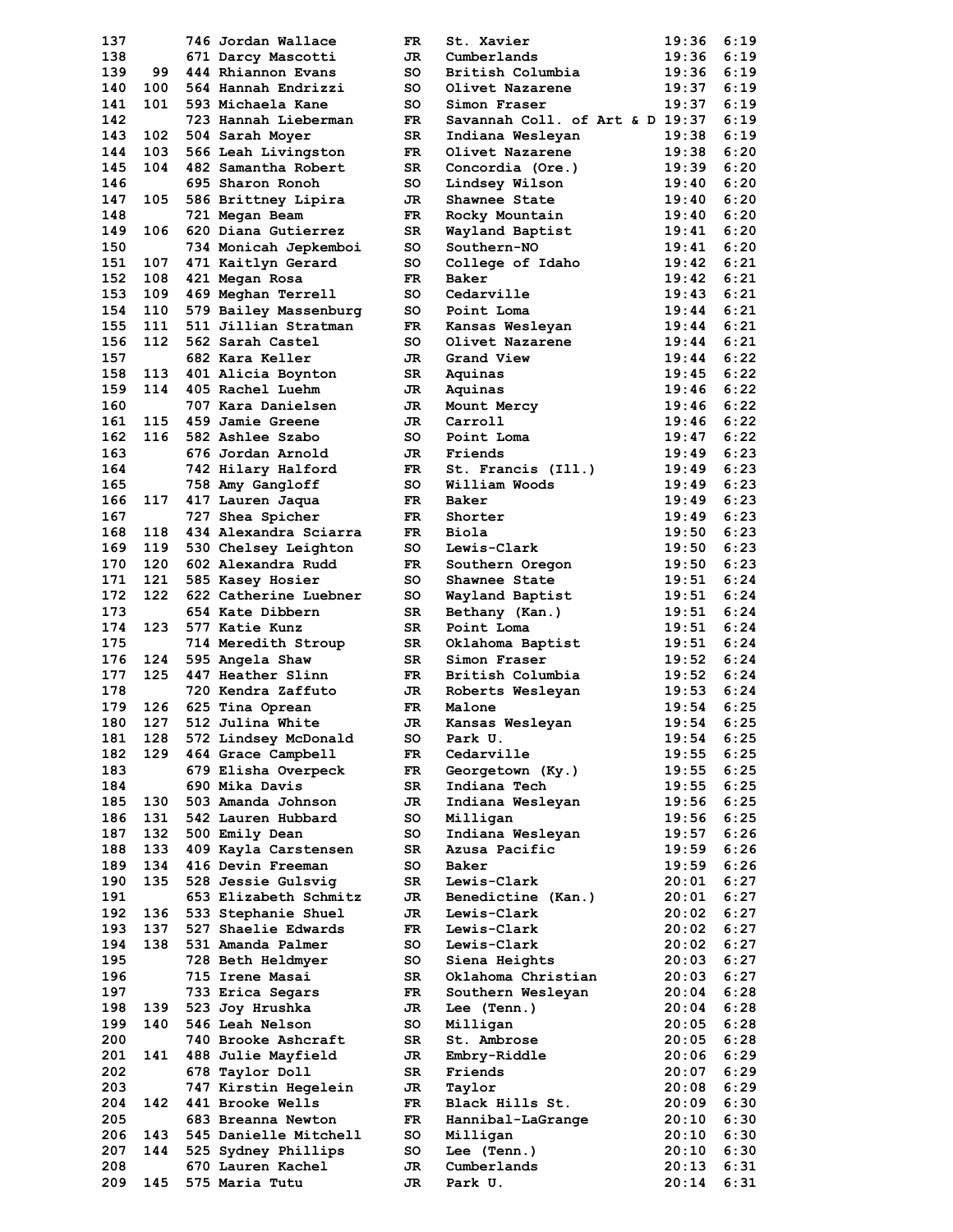| 210 | 146 | 554 Tabitha Shepherd     | so  | Morningside                     | 20:14 | 6:31 |
|-----|-----|--------------------------|-----|---------------------------------|-------|------|
| 211 |     | 665 Ericka Simpson       | JR  | Bryan                           | 20:15 | 6:31 |
| 212 | 147 | 550 Jenna Kral           | so  | Morningside                     | 20:15 | 6:31 |
| 213 | 148 | 571 Alex Harkins         | SR  | Park U.                         | 20:16 | 6:32 |
| 214 | 149 | 415 Lindsey Brown        | so  | Baker                           | 20:16 | 6:32 |
| 215 |     | 706 Kaci Hockaday        | SR  | Montana Tech                    | 20:16 | 6:32 |
| 216 |     | 691 Veronica Jersey      | JR. | Indiana Tech                    | 20:16 | 6:32 |
| 217 |     | 732 Selena Hutson        | JR  | South Carolina-Beaufort         | 20:16 | 6:32 |
| 218 |     | 716 Erin Sesemann        | JR  | Oklahoma Christian              | 20:18 | 6:32 |
| 219 | 150 | 445 Brittany Imlach      | SR  | British Columbia                | 20:19 | 6:33 |
| 220 | 151 | 614 Rosemary Loken       | so  | Viterbo                         | 20:19 | 6:33 |
| 221 |     | 719 Kayla Renner         | JR. | Rio Grande                      | 20:19 | 6:33 |
| 222 |     | 712 Aubrie Dolliver      | JR  | Oklahoma Baptist                | 20:20 | 6:33 |
| 223 | 152 | 589 Sarah Ruggles        | FR. | Shawnee State                   | 20:21 | 6:33 |
| 224 | 153 | 481 Maggie Pesanti       | SR  | Concordia (Ore.)                | 20:22 | 6:34 |
| 225 |     | 739 Kate Imwalle         | JR  | Spring Hill                     | 20:23 | 6:34 |
| 226 |     | 662 Catherine Anderson   | so  | Bryan                           | 20:23 | 6:34 |
| 227 | 154 | 448 Jenny Strong         | JR. | British Columbia                | 20:24 | 6:34 |
| 228 |     | 722 Ana Richter          | FR. | Rocky Mountain                  | 20:24 | 6:34 |
| 229 | 155 | 411 Megan Knippenberg    | so  | Azusa Pacific                   | 20:24 | 6:34 |
| 230 |     | 741 Abby Parsons         | JR  | St. Ambrose                     | 20:26 | 6:35 |
| 231 |     | 663 Alyssia Lindsay      | JR  | Bryan                           | 20:26 | 6:35 |
| 232 | 156 | 418 Mary Loveland        | SR  | Baker                           | 20:27 | 6:35 |
| 233 | 157 | 479 Linsie Michels       | JR. | Concordia (Ore.)                | 20:28 | 6:36 |
| 234 |     | 694 Tanyaradzwa Chibanda | so  | Lindenwood                      | 20:28 | 6:36 |
| 235 | 158 | 543 Amanda Loughlin      | FR. | Milligan                        | 20:28 | 6:36 |
| 236 | 159 | 555 Allie Antrim         | FR  | Oklahoma Wesleyan               | 20:29 | 6:36 |
| 237 | 160 | 509 Vivian Reed          | JR  | Kansas Wesleyan                 | 20:30 | 6:36 |
| 238 | 161 | 408 Diandra Carstensen   | FR. | Azusa Pacific                   | 20:31 | 6:36 |
| 239 |     | 687 Cendall Ogle         | FR  | Huntington                      | 20:31 | 6:36 |
| 240 | 162 | 461 Jade Johnstone       | SR  | Carroll                         | 20:32 | 6:37 |
| 241 |     | 724 Megan O'Boyle        | FR. | Savannah Coll. of Art & D 20:32 |       | 6:37 |
| 242 | 163 | 552 Courtney Ruff        | FR. | Morningside                     | 20:36 | 6:38 |
| 243 | 164 | 436 Yanchek Anna         | FR. | Black Hills St.                 | 20:39 | 6:39 |
| 244 |     | 701 Airika Tyler         | JR  | McKendree                       | 20:40 | 6:39 |
| 245 | 165 | 588 Ashley Peters        | FR. | Shawnee State                   | 20:41 | 6:40 |
| 246 | 166 | 607 Allison Martin       | FR. | Union (Tenn.)                   | 20:41 | 6:40 |
| 247 | 167 | 402 Megan Byrne          | JR  | Aquinas                         | 20:43 | 6:40 |
| 248 | 168 | 463 Shelby Sweeny        | FR. | Carroll                         | 20:43 | 6:41 |
| 249 | 169 | 584 Amanda Burton        | JR  | Shawnee State                   | 20:44 | 6:41 |
| 250 |     | 657 Tuesdae Rowland      | JR  | Blue Mountain                   | 20:45 | 6:41 |
| 251 |     | 718 Sarah Williams       | JR. | Peru State                      | 20:46 | 6:41 |
| 252 | 170 | 553 Nicole Seier         | so  | Morningside                     | 20:47 | 6:42 |
| 253 | 171 | 587 Brianna McCaulev     | JR  | Shawnee State                   | 20:48 | 6:42 |
| 254 |     | 756 Jess Connery         | so  | William Jewell                  | 20:49 | 6:42 |
| 255 | 172 | 581 Genieva Ozuna        | JR  | Point Loma                      | 20:53 | 6:44 |
| 256 |     | 664 Liz Olsen            | so  | Bryan                           | 20:56 | 6:45 |
| 257 | 173 | 423 Nichole Hardin       | so  | Berea College                   | 20:56 | 6:45 |
| 258 | 174 | 616 Amanda Schield       | so  | Viterbo                         | 21:00 | 6:46 |
| 259 | 175 | 570 Elizabeth Grubbs     | FR  | Park U.                         | 21:03 | 6:47 |
| 260 | 176 | 557 Genevieve Estes      | JR  | Oklahoma Wesleyan               | 21:05 | 6:47 |
| 261 | 177 | 613 Cindy Leuck          | JR  | Viterbo                         | 21:05 | 6:48 |
| 262 | 178 | 490 Ellie Staker         | FR  | Embry-Riddle                    | 21:06 | 6:48 |
| 263 | 179 | 621 Mackola Joseph       | FR  | Wayland Baptist                 | 21:07 | 6:48 |
| 264 | 180 | 609 Ashlee Stewart       | FR  | Union (Tenn.)                   | 21:08 | 6:49 |
| 265 | 181 | 612 Sandy Gebhart        | FR. | Viterbo                         | 21:09 | 6:49 |
| 266 |     | 661 Brittney Valenzuela  | FR  | Brescia                         | 21:11 | 6:49 |
| 267 | 182 | 606 Kayla Hauss          | SR  | Union (Tenn.)                   | 21:11 | 6:50 |
| 268 | 183 | 462 Ariel Murtagh        | so  | Carroll                         | 21:15 | 6:51 |
| 269 | 184 | 521 Kristin Cretton      | JR  | Lee (Tenn.)                     | 21:19 | 6:52 |
| 270 | 185 | 608 Carrie Moore         | SR  | Union (Tenn.)                   | 21:21 | 6:53 |
| 271 | 186 | 558 Micah Jenner         | SR  | Oklahoma Wesleyan               | 21:23 | 6:53 |
| 272 | 187 | 419 Ashley McBride       | FR  | Baker                           | 21:24 | 6:53 |
| 273 |     | 700 Megan Doty           | FR  | McKendree                       | 21:24 | 6:54 |
| 274 | 188 | 618 Kolette Dayish       | FR  | Wayland Baptist                 | 21:25 | 6:54 |
| 275 |     | 730 Rebekah Studebaker   | so  | Simpson (Cal.)                  | 21:25 | 6:54 |
| 276 |     | 744 Marcie Minchow       | JR  | St. Mary (Neb.)                 | 21:26 | 6:54 |
| 277 |     | 660 Ashley Miller        | JR  | Brescia                         | 21:29 | 6:55 |
| 278 | 189 | 493 Maricruz Espindola   | so  | Holy Names                      | 21:29 | 6:55 |
| 279 | 190 | 604 Hannah Clardy        | JR  | Union (Tenn.)                   | 21:33 | 6:56 |
| 280 |     | 703 Angie Sandoval       | SR  | Mills College                   | 21:35 | 6:57 |
| 281 |     | 713 Taylor Painter       | FR  | Oklahoma Baptist                | 21:35 | 6:57 |
| 282 |     | 717 Miriam Vazquez       | JR  | Our Lady of the Lake            | 21:37 | 6:58 |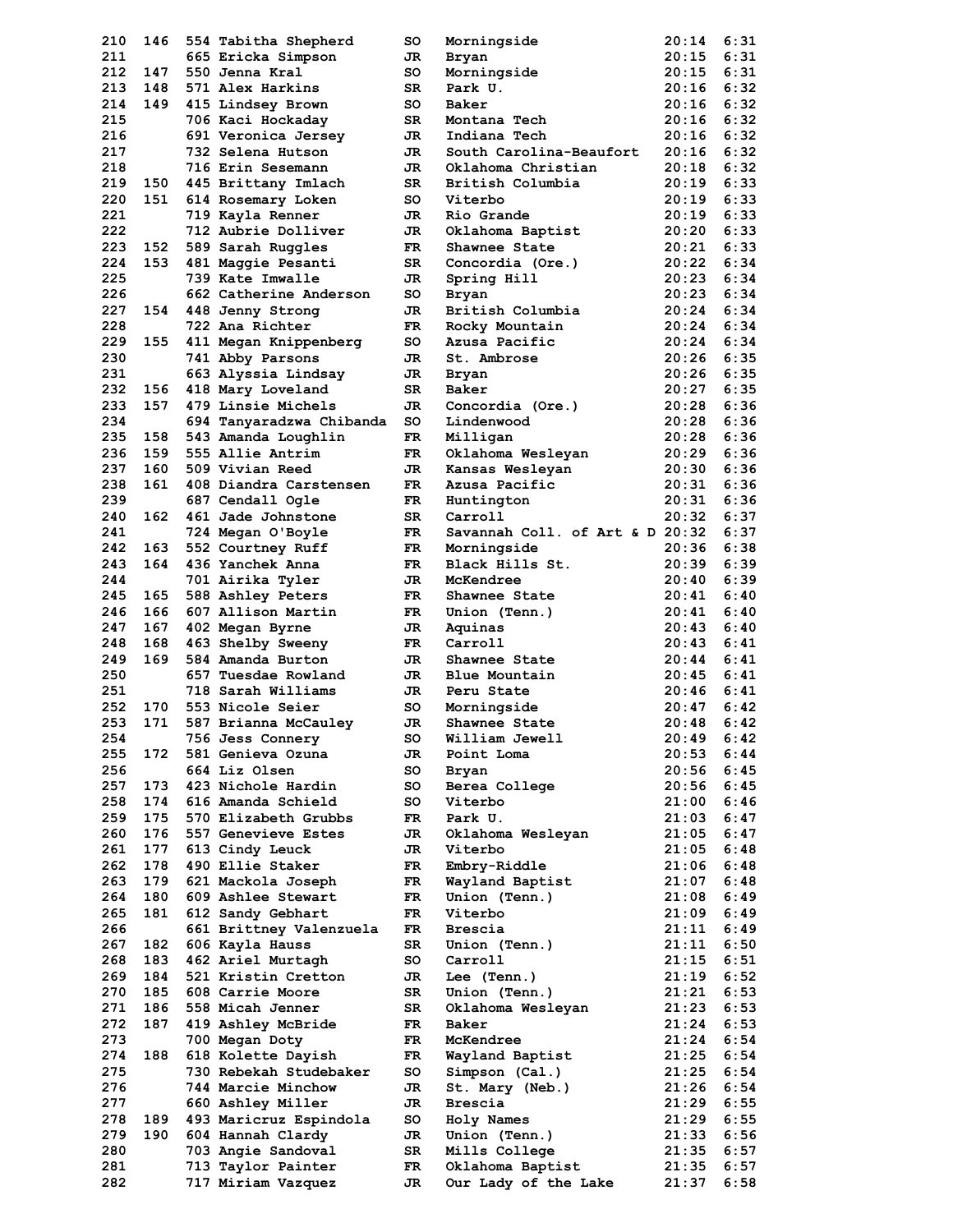| 283 | 191 | 520 Emily Arneson      | FR        | Lee (Tenn.)            | 21:37 | 6:58 |
|-----|-----|------------------------|-----------|------------------------|-------|------|
| 284 |     | 760 Karissa Austin     | <b>FR</b> | York (Neb.)            | 21:38 | 6:58 |
| 285 |     | 702 Kim Chew           | SR.       | Mills College          | 21:40 | 6:59 |
| 286 |     | 697 Katie Christoffel  | so        | Maine-Presque Isle     | 21:41 | 6:59 |
| 287 | 192 | 547 Janey Robinson     | JR        | Milligan               | 21:42 | 6:59 |
| 288 | 193 | 427 Brittany Suits     | FR        | Berea College          | 21:47 | 7:01 |
| 289 | 194 | 497 Erica Sandoval     | JR        | Holy Names             | 21:50 | 7:02 |
| 290 | 195 | 605 Lilli Harmon       | so        | Union (Tenn.)          | 21:52 | 7:03 |
| 291 |     | 689 Carlie Rider       | FR.       | Indiana East           | 21:52 | 7:03 |
| 292 |     | 754 Corrisa Jacomini   | SR        | William Jessup         | 21:54 | 7:03 |
| 293 |     | 735 Trydy-Ann Williams | so        | Southern-NO            | 21:56 | 7:04 |
| 294 | 196 | 615 Emma McCarthy      | JR        | Viterbo                | 21:57 | 7:04 |
| 295 | 197 | 515 Lashanna Jimmerson | SR        | Langston               | 21:58 | 7:05 |
| 296 | 198 | 619 Kendra Dunn        | FR        | Wayland Baptist        | 22:03 | 7:06 |
| 297 |     | 656 Emma Baxter        | FR        | Blue Mountain          | 22:03 | 7:06 |
| 298 | 199 | 420 Corinna Papps      | so        | Baker                  | 22:07 | 7:08 |
| 299 |     | 659 Brittney Hybarger  | JR        | Brescia                | 22:09 | 7:08 |
| 300 |     | 736 Elizabeth Cervera  | JR        | Southwest (N.M.)       | 22:13 | 7:09 |
| 301 | 200 | 486 Emily Cook         | SR        | Embry-Riddle           | 22:16 | 7:10 |
| 302 |     | 698 Shelley Hanson     | SR        | Maine-Presque Isle     | 22:20 | 7:12 |
| 303 |     | 658 Magan Wilburn      | so        | Blue Mountain          | 22:21 | 7:12 |
| 304 |     | 699 Carly Langley      | FR        | Maine-Presque Isle     | 22:22 | 7:12 |
| 305 |     | 651 Sarah Moe          | FR        | Asbury College         | 22:24 | 7:13 |
| 306 | 201 | 507 Tara Davis         | FR        | Kansas Wesleyan        | 22:25 | 7:13 |
| 307 | 202 | 424 Shaina Mason       | so        | Berea College          | 22:31 | 7:15 |
| 308 | 203 | 428 Julianna Warner    | so        | Berea College          | 22:34 | 7:16 |
| 309 | 204 | 574 Julie Munter       | so        | Park U.                | 22:37 | 7:17 |
| 310 | 205 | 610 Carissa Wilson     | JR        | Union (Tenn.)          | 22:38 | 7:17 |
| 311 | 206 | 559 Lisa Lord          | JR        | Oklahoma Wesleyan      | 22:48 | 7:21 |
| 312 | 207 | 422 Brianna Cecil      | so        | Berea College          | 22:49 | 7:21 |
| 313 | 208 | 514 Adriana Henderson  | JR        | Langston               | 22:51 | 7:22 |
| 314 | 209 | 426 Chelsea Schmitt    | SR        | Berea College          | 22:56 | 7:23 |
| 315 | 210 | 487 Brittany Cross     | JR        | Embry-Riddle           | 22:57 | 7:24 |
| 316 |     | 755 Kimberly Spencer   | JR        | William Jessup         | 22:57 | 7:24 |
| 317 | 211 | 517 Samilya Nixon      | JR        | Langston               | 23:05 | 7:26 |
| 318 | 212 | 496 Maricruz Ramales   | FR        | Holy Names             | 23:06 | 7:26 |
| 319 |     | 684 Lenora Loretto     | SR        | Haskell Indian Nations | 23:09 | 7:27 |
| 320 | 213 | 495 Alejandra Lugo     | FR        | Holy Names             | 23:12 | 7:28 |
| 321 |     | 761 Jordan Mestas      | FR        | York (Neb.)            | 23:23 | 7:32 |
| 322 | 214 | 492 Lauren Broussard   | <b>FR</b> | Holy Names             | 23:29 | 7:34 |
| 323 | 215 | 425 Megan Norris       | so        | Berea College          | 23:36 | 7:36 |
| 324 | 216 | 560 Rachael Sanchez    | FR.       | Oklahoma Wesleyan      | 23:56 | 7:42 |
| 325 |     | 749 Yazmin Hernandez   | FR.       | Texas Wesleyan         | 24:02 | 7:44 |
| 326 | 217 | 561 Janette Young      | SR        | Oklahoma Wesleyan      | 24:08 | 7:46 |
| 327 | 218 | 494 Robin Graber       | FR        | Holy Names             | 24:13 | 7:48 |
| 328 | 219 | 516 Dearra McNeal      | FR        | Langston               | 25:14 | 8:08 |
| 329 | 220 | 556 Shannon Coutouzis  | so        | Oklahoma Wesleyan      | 25:36 | 8:15 |
| 330 | 221 | 518 Deondra Rattler    | <b>FR</b> | Langston               | 26:55 | 8:40 |
| 331 | 222 | 519 Arnita Session     | SR        | Langston               | 27:10 | 8:45 |

#### **OFFICIAL WOMEN'S TEAM SCORES**

| 1.             | 88   | Cal St. San Marcos   | 1:32:44<br>18:33      |
|----------------|------|----------------------|-----------------------|
|                |      |                      |                       |
| 1              | 8    | Caitlin Villarreal   | 18:18                 |
| $\overline{2}$ | 15   | Kelly Thompson       | 18:30                 |
| 3              | 17   | Carol Schryver       | 18:33                 |
| 4              |      | 19 Jessica Sandoval  | 18:36                 |
| 5              | 29   | Suzanne Cornwell     | 18:47                 |
| 6              |      | (79) Jen Albright    | 19:26                 |
| 7              |      | (84) Chelsey Cortez  | 19:29                 |
|                |      |                      |                       |
|                |      |                      |                       |
| $\mathbf{2}$ . | 127  | Biola                | $18:41 \quad 1:33:23$ |
|                |      |                      |                       |
| 1              | 4    | <b>Kelsey Gasner</b> | 18:14                 |
| 2              | 13   | <b>Katie Thede</b>   | 18:26                 |
| 3              |      | 21 Sarah Brooks      | 18:40                 |
| 4              | 40   | Chelsea Janzen       | 18:57                 |
| 5              | 49   | Nychele Fischetti    | 19:06                 |
| 6              | (57) | Carissa Bowman       | 19:11                 |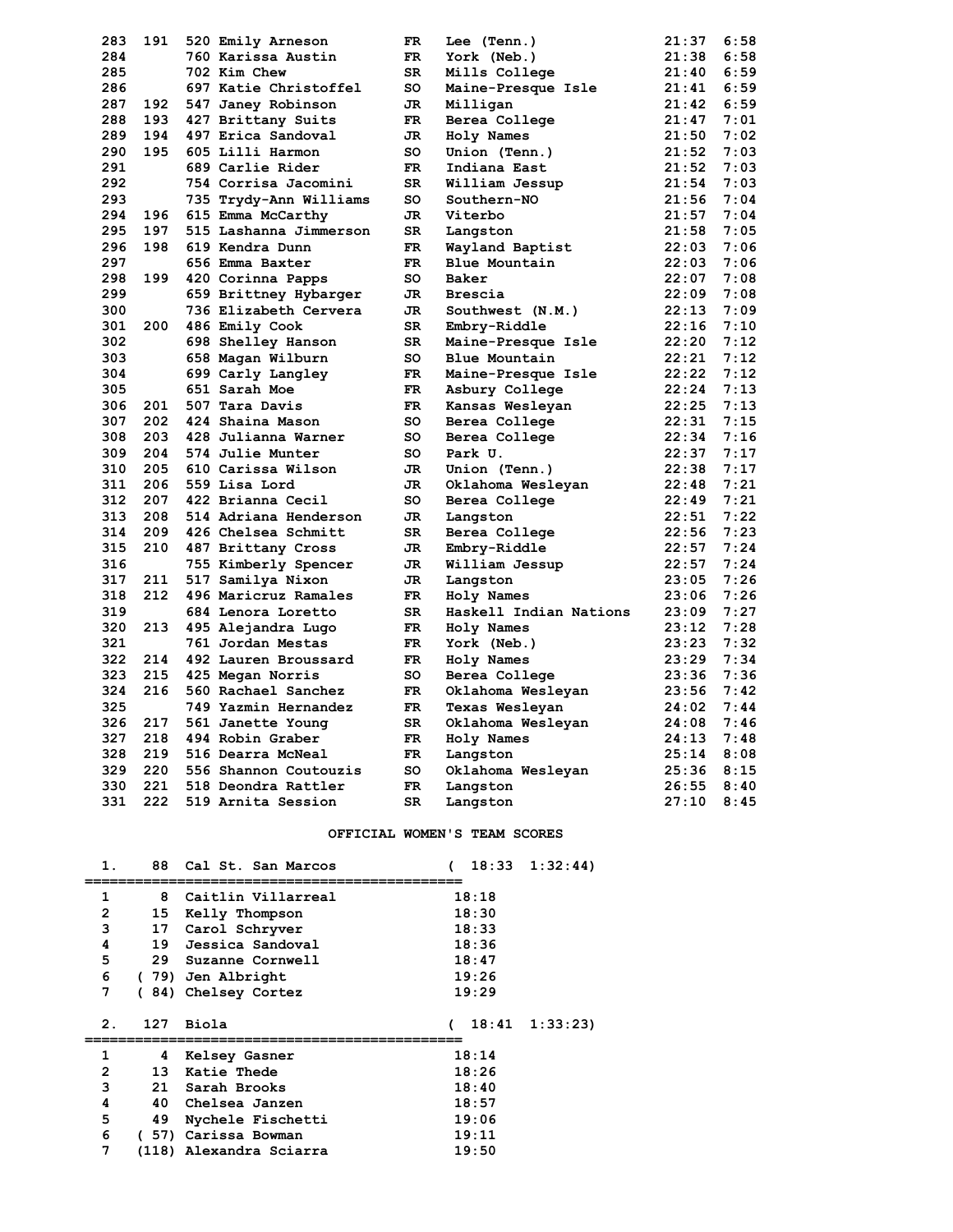| З.             |              | 151 Black Hills St.                             | €          |       | $18:42 \quad 1:33:28$ |
|----------------|--------------|-------------------------------------------------|------------|-------|-----------------------|
| 1              | 1            | Erin Curran                                     |            | 17:52 |                       |
| 2              | 16           | Dickson Courtney                                |            | 18:32 |                       |
| з              |              | 20 Leigh Anne Whiteside                         |            | 18:37 |                       |
| 4              | 52           | Lela Carpenter                                  |            | 19:09 |                       |
| 5              |              | 62 Abi Bever                                    |            | 19:18 |                       |
| 6              |              | (142) Brooke Wells                              |            | 20:09 |                       |
| 7              |              | (164) Yanchek Anna                              |            | 20:39 |                       |
|                |              |                                                 |            |       |                       |
| 4.             | 164          | Malone                                          | (          | 18:49 | 1:34:01)              |
| 1              | 11           | Tynae Wilson                                    |            | 18:22 |                       |
| 2              |              | 33 Erin Bauer                                   |            | 18:52 |                       |
| з              |              | 38 Ashton Avery                                 |            | 18:54 |                       |
| 4              |              | 39 Lindsey Pifher                               |            | 18:54 |                       |
| 5              |              | 43 Gabreille Wuensch                            |            | 18:59 |                       |
| 6              |              | (55) Kristen Downing                            |            | 19:10 |                       |
| 7              |              | (126) Tina Oprean                               |            | 19:54 |                       |
|                |              |                                                 |            |       |                       |
| 5.             | 177          | Simon Fraser                                    | C          | 18:49 | 1:34:04               |
| 1              | 5.           | Helen Croft                                     |            | 18:15 |                       |
| $\mathbf{2}$   | 9            | Jessica Smith                                   |            | 18:21 |                       |
| з              |              | 35 Sarah Sawatzky                               |            | 18:53 |                       |
| 4              |              | 59 Lindsey Butterworth                          |            | 19:14 |                       |
| 5              | 69           | Brianna Kane                                    |            | 19:21 |                       |
| 6              |              | (101) Michaela Kane                             |            | 19:37 |                       |
| 7              |              | (124) Angela Shaw                               |            | 19:52 |                       |
|                |              |                                                 |            |       |                       |
| б.             | 209          | Azusa Pacific                                   | (          | 18:46 | 1:33:48               |
| 1              | $\mathbf{2}$ | Lauren Jimison                                  |            | 17:53 |                       |
| 2              | $7^{\circ}$  | Victoria Martinez                               |            | 18:17 |                       |
| з              |              | 14 Poppy Lawman                                 |            | 18:30 |                       |
| 4              |              | 53 Melissa Telon                                |            | 19:09 |                       |
| 5              |              | 133 Kayla Carstensen                            |            | 19:59 |                       |
|                |              |                                                 |            |       |                       |
| 6              |              | (155) Megan Knippenberg                         |            | 20:24 |                       |
| 7              |              | (161) Diandra Carstensen                        |            | 20:31 |                       |
| 7.             | 255          | Southern Oregon                                 | €          | 19:05 | 1:35:24               |
| 1              | 23.          | Summer Cano                                     |            | 18:41 |                       |
| 2              |              | 46 Laurie Stoutenburgh                          |            | 19:01 |                       |
| з              | 48           | Seena Frantz                                    |            | 19:05 |                       |
| 4              |              | 51 Anya Martinez                                |            | 19:07 |                       |
| 5              |              | 87 Kristen Juveland                             |            | 19:30 |                       |
| 6              |              | ( 92) Tara Krempley                             |            | 19:32 |                       |
| 7              |              | (120) Alexandra Rudd                            |            | 19:50 |                       |
|                |              |                                                 |            |       |                       |
| 8.             | 279          | Concordia (Ore.)<br>==================          | $\epsilon$ | 19:05 | 1:35:22               |
| 1              | 10           | Alice Taylor                                    |            | 18:22 |                       |
| $\overline{a}$ |              | 34 Junia Limage                                 |            | 18:52 |                       |
| з              | 42           | Lauren Moran                                    |            | 18:58 |                       |
| 4              | 89           | Andria Scheese                                  |            | 19:31 |                       |
| 5              |              | 104 Samantha Robert                             |            | 19:39 |                       |
| 6              |              |                                                 |            |       |                       |
| 7              |              | (153) Maggie Pesanti<br>(157) Linsie Michels    |            | 20:22 |                       |
|                |              |                                                 |            | 20:28 |                       |
| 9.             | 290          | Indiana Wesleyan<br>-----------<br>:=========== | C          | 19:08 | 1:35:39               |
| 1              | 22           | Kelsey Devereaux                                |            | 18:41 |                       |
| 2              | 31           | Beka Bentle                                     |            | 18:50 |                       |
| з              |              | 41 Cassidy Wagner                               |            | 18:57 |                       |
| 4              | 94           | Alyssa Foss                                     |            | 19:33 |                       |
| 5              |              | 102 Sarah Moyer                                 |            | 19:38 |                       |
| 6              |              | (130) Amanda Johnson                            |            |       |                       |
| 7              |              |                                                 |            | 19:56 |                       |
|                |              | (132) Emily Dean                                |            | 19:57 |                       |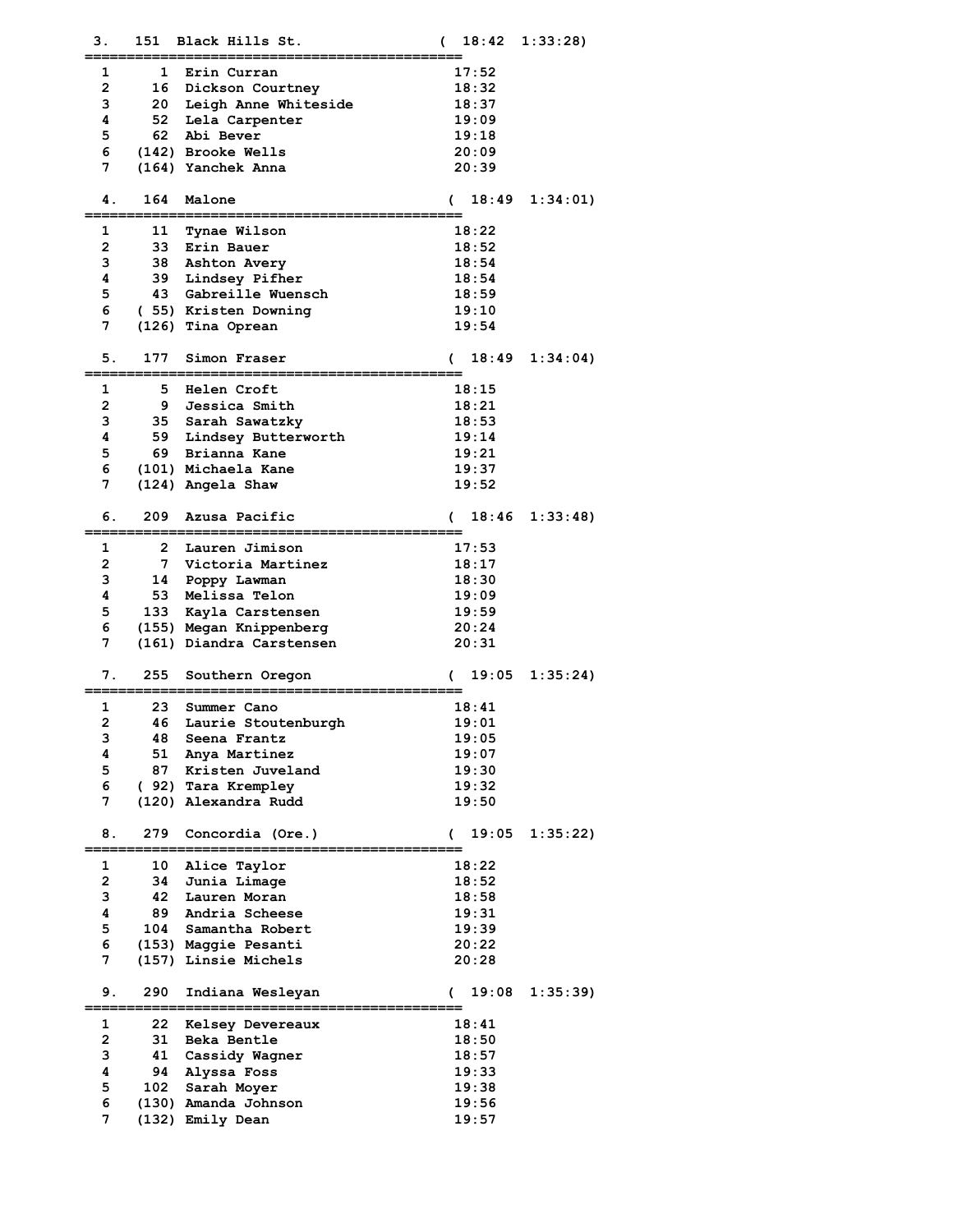| 10.          | 292  | Cedarville                          | 19:11<br>( | 1:35:53  |
|--------------|------|-------------------------------------|------------|----------|
| 1            | 26   | Erica Hoff                          | 18:44      |          |
| $\mathbf{2}$ | 47   | Rachel Wong                         | 19:04      |          |
| 3            | 58   | Carolyn Case                        | 19:12      |          |
| 4            | 65   | Hannah Lamos                        | 19:19      |          |
| 5            | 96.  | Neola Putnam                        | 19:34      |          |
| 6            |      |                                     | 19:43      |          |
| 7            |      | (109) Meghan Terrell                |            |          |
|              |      | (129) Grace Campbell                | 19:55      |          |
| 11.          | 305  | Olivet Nazarene                     | 19:11<br>€ | 1:35:55  |
|              |      |                                     |            |          |
| 1            | 27   | Kortney Ellingboe                   | 18:45      |          |
| 2            | 28   | Lauren Versweyveld                  | 18:45      |          |
| 3            | 64   | Chantalle Falconer                  | 19:19      |          |
| 4            | 86   | Janalis Roche                       | 19:29      |          |
| 5            |      | 100 Hannah Endrizzi                 | 19:37      |          |
| 6            |      | (103) Leah Livingston               | 19:38      |          |
| 7            |      | (112) Sarah Castel                  | 19:44      |          |
|              |      |                                     |            |          |
| 12.          | 324  | College of Idaho                    | 19:17<br>( | 1:36:25  |
|              |      |                                     |            |          |
| 1            | 36   | Hillary Holt                        | 18:53      |          |
| $\mathbf{2}$ | 63   | Kayloni Jones                       | 19:19      |          |
| 3            | 71   | Myja Maki                           | 19:23      |          |
| 4            | 76   | Stephanie Helm                      | 19:25      |          |
| 5            | 78   | Sora Klopfenstein                   | 19:25      |          |
| 6            |      | (88) Kristine Smith                 | 19:30      |          |
| 7            |      | (107) Kaitlyn Gerard                | 19:42      |          |
|              |      |                                     |            |          |
| 13.          | 334  | Aquinas                             | 19:10<br>( | 1:35:50) |
| 1            | 3    | Rachael Steil                       | 18:00      |          |
| 2            | 56   | Katy Cramer                         | 19:11      |          |
| 3            | 77   | Alina Dhaseleer                     | 19:25      |          |
| 4            | 85   | Samantha Rinkus                     | 19:29      |          |
| 5            |      | 113 Alicia Boynton                  | 19:45      |          |
| 6            |      | (114) Rachel Luehm                  | 19:46      |          |
| 7            |      | (167) Megan Byrne                   | 20:43      |          |
|              |      |                                     |            |          |
| 14.          | 385  | British Columbia                    | 19:22<br>( | 1:36:50  |
|              |      |                                     |            |          |
| 1            | 24   | Nelly Amenyogbe                     | 18:42      |          |
| 2            | 67 - | Sarah Reimer                        | 19:19      |          |
| 3            | 70   | Maggie Woodward                     | 19:21      |          |
| 4            | 99.  | Rhiannon Evans                      | 19:36      |          |
| 5            |      | 125 Heather Slinn                   | 19:52      |          |
| 6            |      | (150) Brittany Imlach               | 20:19      |          |
| 7            |      | (154) Jenny Strong                  | 20:24      |          |
| 15.          | 415  | Morningside                         | 19:28<br>C | 1:37:18  |
|              |      |                                     |            |          |
| 1            | 18   | Kara Nelson                         | 18:35      |          |
| 2            | 30   | Jessica Hudelson                    | 18:50      |          |
| 3            | 74   | Lydia Ford                          | 19:24      |          |
| 4            | 146  | Tabitha Shepherd                    | 20:14      |          |
| 5            | 147  | Jenna Kral                          | 20:15      |          |
| 6            |      | (163) Courtney Ruff                 | 20:36      |          |
| 7            |      | (170) Nicole Seier                  | 20:47      |          |
|              |      |                                     |            |          |
| 16.          | 416  | Kansas Wesleyan                     | 19:27<br>€ | 1:37:13  |
| 1            | 37   | Cecilia Burley                      | 18:53      |          |
| $\mathbf{2}$ | 60.  | Cherise Price                       | 19:14      |          |
| з            | 81   |                                     | 19:28      |          |
| 4            | 111  | Crystal Stegman<br>Jillian Stratman | 19:44      |          |
| 5            |      | 127 Julina White                    | 19:54      |          |
| 6            |      | (160) Vivian Reed                   | 20:30      |          |
| 7            |      | (201) Tara Davis                    | 22:25      |          |
|              |      |                                     |            |          |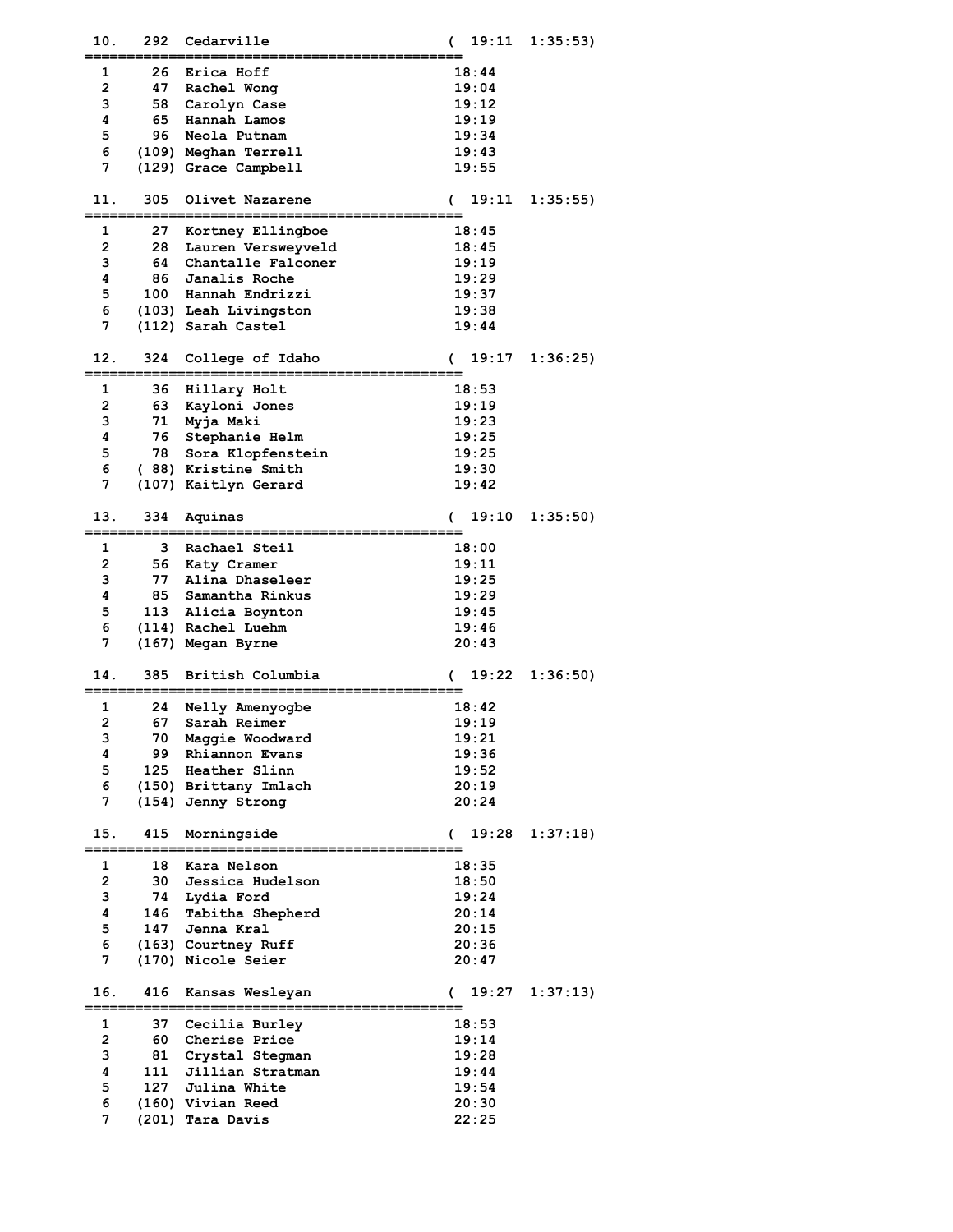| 17.            | 461 | Point Loma                                   | 19:34      | 1:37:48  |
|----------------|-----|----------------------------------------------|------------|----------|
| 1              | 68  | <b>Elise Manley</b>                          | 19:20      |          |
| 2              | 72  | Breelan Matranga                             | 19:23      |          |
| з              |     | 95 Gina Erbacci                              | 19:34      |          |
| 4              | 110 | Bailey Massenburg                            | 19:44      |          |
| 5              |     | 116 Ashlee Szabo                             | 19:47      |          |
| 6              |     | (123) Katie Kunz                             | 19:51      |          |
| 7              |     | (172) Genieva Ozuna                          | 20:53      |          |
|                |     |                                              |            |          |
| 18.            | 478 | Lewis-Clark                                  | 19:32<br>€ | 1:37:37) |
| 1              | 6   |                                              | 18:16      |          |
| $\mathbf{2}$   | 82  | Kelsey Klettke<br>Madison Randall            | 19:28      |          |
| 3              | 119 |                                              | 19:50      |          |
| 4              | 135 | Chelsey Leighton<br>Jessie Gulsvig           | 20:01      |          |
| 5              | 136 | Stephanie Shuel                              | 20:02      |          |
| 6              |     |                                              | 20:02      |          |
| 7              |     | (137) Shaelie Edwards<br>(138) Amanda Palmer | 20:02      |          |
|                |     |                                              |            |          |
| 19.            | 485 | Lee (Tenn.)                                  | 19:37<br>€ | 1:38:05  |
| 1              | 45  | Maggie Opelt                                 | 19:00      |          |
| $\overline{2}$ |     | 66 Erin Wasserfall                           | 19:19      |          |
| з              | 91  | Anna Hrushka                                 | 19:32      |          |
| 4              | 139 | Joy Hrushka                                  | 20:04      |          |
| 5              | 144 | Sydney Phillips                              | 20:10      |          |
| 6              |     | (184) Kristin Cretton                        | 21:19      |          |
| 7              |     | (191) Emily Arneson                          | 21:37      |          |
|                |     |                                              |            |          |
| 20.            | 493 | Carroll                                      | 19:40<br>€ | 1:38:16  |
| 1              | 44  | Rhianna Grossman                             | 18:59      |          |
| $\overline{2}$ | 75  | Shannon Flynn                                | 19:24      |          |
| 3              | 97  | Elysia Andrews                               | 19:35      |          |
| 4              | 115 | Jamie Greene                                 | 19:46      |          |
| 5              |     | 162 Jade Johnstone                           | 20:32      |          |
| 6              |     | (168) Shelby Sweeny                          | 20:43      |          |
| 7              |     | (183) Ariel Murtagh                          | 21:15      |          |
|                |     |                                              |            |          |
| 21.            | 544 | Park U.                                      | 19:45<br>C | 1:38:42  |
| 1              | 25  | Niesha Morgan                                | 18:43      |          |
| 2              |     | 98 Kimberly Brown                            | 19:35      |          |
| з              |     | 128 Lindsey McDonald                         | 19:54      |          |
| 4              |     | 145 Maria Tutu                               | 20:14      |          |
| 5              |     | 148 Alex Harkins                             | 20:16      |          |
| 6              |     | (175) Elizabeth Grubbs                       | 21:03      |          |
| 7              |     | (204) Julie Munter                           | 22:37      |          |
|                |     |                                              |            |          |
| 22.            | 546 | Viterbo                                      | 19:56<br>( | 1:39:38  |
| 1              | 12  | Bea Foley                                    | 18:24      |          |
| 2              | 32  | Kriston Siemianowski                         | 18:50      |          |
| 3              | 151 | Rosemary Loken                               | 20:19      |          |
| 4              |     | 174 Amanda Schield                           | 21:00      |          |
| 5              | 177 | Cindy Leuck                                  | 21:05      |          |
| 6              |     | (181) Sandy Gebhart                          | 21:09      |          |
| 7              |     | (196) Emma McCarthy                          | 21:57      |          |
|                |     |                                              |            |          |
| 23.            | 556 | Embry-Riddle                                 | 19:54<br>€ | 1:39:26  |
| 1              | 54  | Flo Vazquez                                  | 19:09      |          |
| 2              | 90  | Erika Langhauser                             | 19:32      |          |
| 3              | 93  | Karina Coelho                                | 19:33      |          |
| 4              | 141 | Julie Mayfield                               | 20:06      |          |
| 5              |     | 178 Ellie Staker                             | 21:06      |          |
| 6              |     | (200) Emily Cook                             | 22:16      |          |
| 7              |     | (210) Brittany Cross                         | 22:57      |          |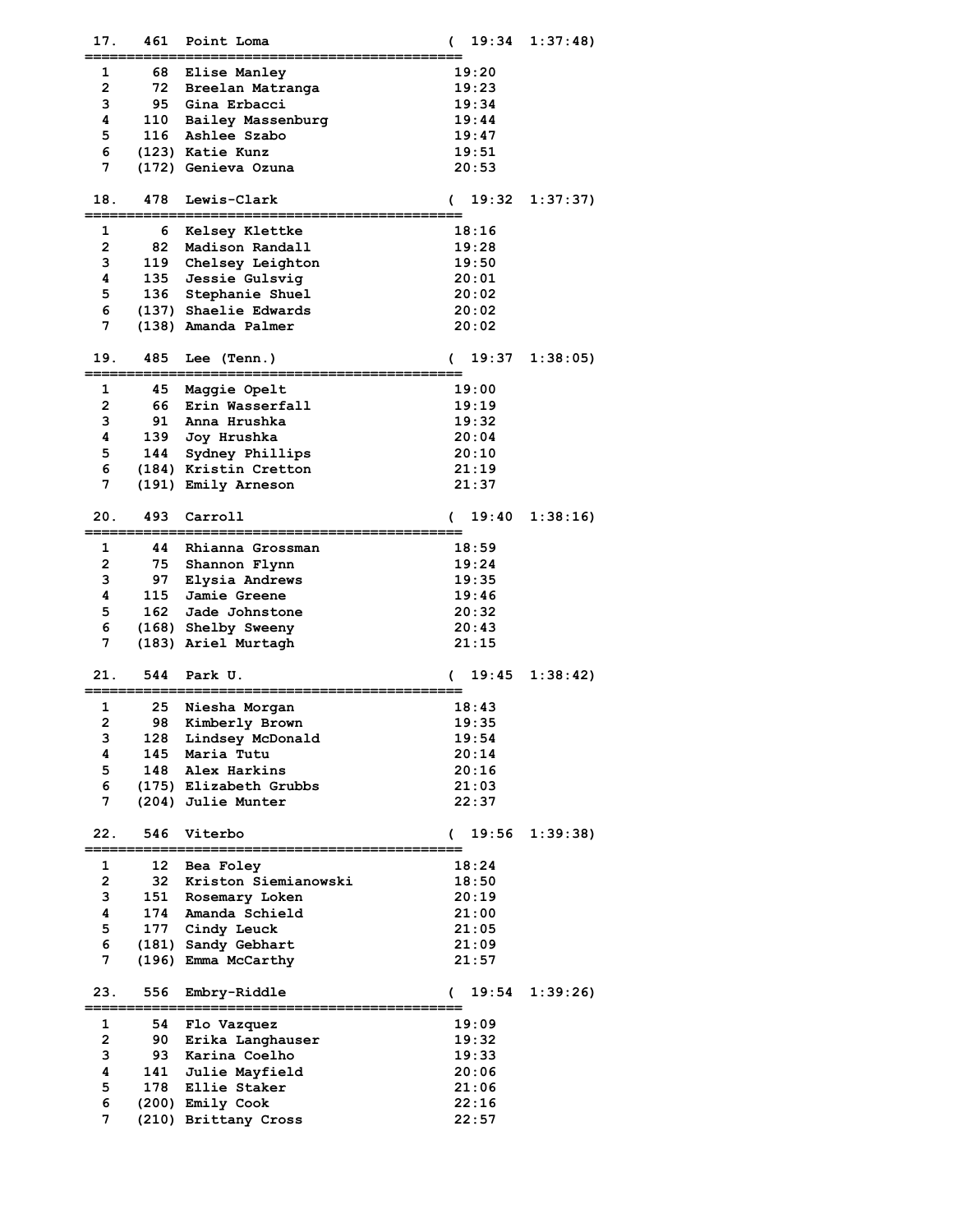| 24.          | 558 | Milligan                | 19:47<br>(             | 1:38:53  |
|--------------|-----|-------------------------|------------------------|----------|
| 1            | 61  | Catie McMahon           | 19:14                  |          |
| $\mathbf{2}$ | 83  | Gillian Giffen          | 19:28                  |          |
| 3            | 131 | Lauren Hubbard          | 19:56                  |          |
| 4            | 140 | Leah Nelson             | 20:05                  |          |
| 5            | 143 | Danielle Mitchell       | 20:10                  |          |
| 6            |     | (158) Amanda Loughlin   | 20:28                  |          |
| 7            |     | (192) Janey Robinson    | 21:42                  |          |
|              |     |                         |                        |          |
| 25.          | 593 | Shawnee State           | 19:56<br>€             | 1:39:39  |
|              |     |                         |                        |          |
| 1            | 50  | Sara Armstong           | 19:06                  |          |
| $\mathbf{2}$ | 105 | Brittney Lipira         | 19:40                  |          |
| 3            | 121 | Kasey Hosier            | 19:51                  |          |
| 4            | 152 | Sarah Ruggles           | 20:21                  |          |
| 5            | 165 | Ashley Peters           | 20:41                  |          |
| 6            |     | (169) Amanda Burton     | 20:44                  |          |
| 7            |     | (171) Brianna McCauley  | 20:48                  |          |
|              |     |                         |                        |          |
| 26.          | 664 | Baker                   | 20:03<br>€             | 1:40:13  |
|              |     |                         |                        |          |
| 1            |     | 108 Megan Rosa          | 19:42                  |          |
| $\mathbf{2}$ | 117 | Lauren Jaqua            | 19:49                  |          |
| 3            |     | 134 Devin Freeman       | 19:59                  |          |
| 4            | 149 | Lindsey Brown           | 20:16                  |          |
| 5            | 156 | Mary Loveland           | 20:27                  |          |
| 6            |     | (187) Ashley McBride    | 21:24                  |          |
| 7            |     | (199) Corinna Papps     | 22:07                  |          |
|              |     |                         |                        |          |
| 27.          | 668 | Wayland Baptist         | 20:18<br>€             | 1:41:28  |
|              |     |                         |                        |          |
| 1            | 73  | Milca Villegas          | 19:24                  |          |
| $\mathbf{2}$ | 106 | Diana Gutierrez         | 19:41                  |          |
| 3            |     | 122 Catherine Luebner   | 19:51                  |          |
| 4            | 179 | Mackola Joseph          | 21:07                  |          |
| 5            | 188 | Kolette Dayish          | 21:25                  |          |
| 6            |     | (198) Kendra Dunn       | 22:03                  |          |
| 28.          | 888 |                         | 21:49                  | 1:49:03  |
|              |     | Holy Names              | (                      |          |
| 1            | 80  | Agnes Silvestro         | 19:26                  |          |
| 2            | 189 | Maricruz Espindola      | 21:29                  |          |
| з            | 194 | Erica Sandoval          | 21:50                  |          |
| 4            | 212 | Maricruz Ramales        | 23:06                  |          |
| 5            |     | 213 Alejandra Lugo      | 23:12                  |          |
| 6            |     | (214) Lauren Broussard  | 23:29                  |          |
| 7            |     | (218) Robin Graber      | 24:13                  |          |
|              |     |                         |                        |          |
| 29.          | 903 | Union (Tenn.)           | 21:11<br>$\sqrt{2}$    | 1:45:54  |
|              |     |                         |                        |          |
| 1            | 166 | Allison Martin          | 20:41                  |          |
| 2            | 180 | Ashlee Stewart          | 21:08                  |          |
| 3            | 182 | Kayla Hauss             | 21:11                  |          |
| 4            | 185 | Carrie Moore            | 21:21                  |          |
| 5            | 190 | Hannah Clardy           | 21:33                  |          |
| 6            |     | (195) Lilli Harmon      | 21:52                  |          |
| 7            |     | (205) Carissa Wilson    | 22:38                  |          |
|              |     |                         |                        |          |
| 30.          | 943 | Oklahoma Wesleyan       | 21:57<br>$\mathcal{C}$ | 1:49:41) |
| 1            | 159 | Allie Antrim            | 20:29                  |          |
| 2            | 176 | Genevieve Estes         | 21:05                  |          |
| 3            | 186 | Micah Jenner            | 21:23                  |          |
| 4            | 206 | Lisa Lord               | 22:48                  |          |
| 5            |     | 216 Rachael Sanchez     | 23:56                  |          |
| 6            |     | (217) Janette Young     | 24:08                  |          |
| 7            |     | (220) Shannon Coutouzis | 25:36                  |          |
|              |     |                         |                        |          |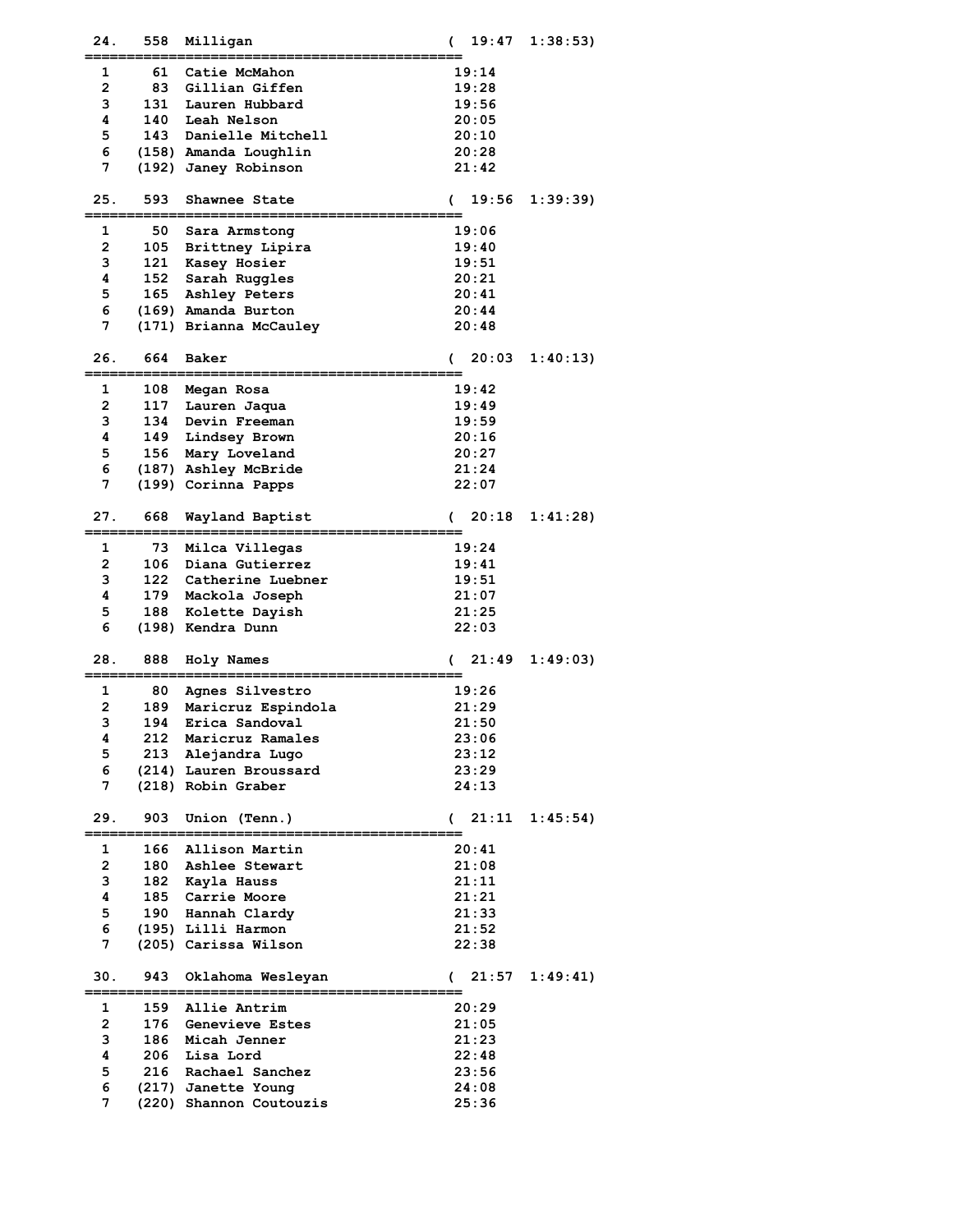| 31. | 978  | Berea College         |            |       | $22:08$ 1:50:37)  |
|-----|------|-----------------------|------------|-------|-------------------|
| 1   | 173  | Nichole Hardin        |            | 20:56 |                   |
| 2   |      | 193 Brittany Suits    |            | 21:47 |                   |
| 3   |      | 202 Shaina Mason      |            | 22:31 |                   |
| 4   |      | 203 Julianna Warner   |            | 22:34 |                   |
| 5   |      | 207 Brianna Cecil     |            | 22:49 |                   |
| 6   |      | (209) Chelsea Schmitt |            | 22:56 |                   |
| 7   |      | (215) Megan Norris    |            | 23:36 |                   |
| 32. | 1056 | Langston              | $\epsilon$ |       | $24:01$ $2:00:03$ |
| 1   | 197  | Lashanna Jimmerson    |            | 21:58 |                   |
| 2   | 208  | Adriana Henderson     |            | 22:51 |                   |
| 3   | 211  | Samilya Nixon         |            | 23:05 |                   |
| 4   | 219  | Dearra McNeal         |            | 25:14 |                   |
| 5   | 221  | Deondra Rattler       |            | 26:55 |                   |
| 6   |      | (222) Arnita Session  |            | 27:10 |                   |

# **OFFICIAL MEN'S RESULTS**

| Place TmPl No. |              | Name                              |          | Year School                    | Time           | Pace         |
|----------------|--------------|-----------------------------------|----------|--------------------------------|----------------|--------------|
| 1              | 1            | 219 Kennedy Kithuka               | FR       | Wayland Baptist                | 24:02          | 4:50         |
| $\mathbf{2}$   | $\mathbf{2}$ | 12 Abednego Magut                 | SR       | Azusa Pacific                  | 24:41          | 4:58         |
| 3              | 3            | 169 Paul Chelimo                  | FR.      | Shorter                        | 24:44          | 4:59         |
| 4              | 4            | 186 David Laney                   | SR       | Southern Oregon                | 24:57          | 5:02         |
| 5              | 5            | 89 Dj Flores                      | so       | Eastern Oregon                 | 25:00          | 5:02         |
| 6              | 6            | 83 Zach Ripley                    | SR       | Cornerstone                    | 25:02          | 5:03         |
| 7              | 7            | 50 Western Nelson                 | FR       | Cal St. San Marcos             | 25:06          | 5:03         |
| 8              | 8            | 223 Edward Taragon                | so       | Wayland Baptist                | 25:08          | 5:04         |
| 9              | 9            | 209 Anthony Pizzo                 | so       | The Masters                    | 25:10          | 5:04         |
| 10             | 10           | 156 Silas Kisorio                 | JR.      | Oklahoma Christian             | 25:10          | 5:04         |
| 11             | 11           | 133 James Zeuch                   | SR       | Malone                         | 25:12          | 5:04         |
| 12             | 12           | 207 John Gilbertson               | so       | The Masters                    | 25:12          | 5:05         |
| 13             | 13           | 183 Zach Elliott                  | so       | Southern Oregon                | 25:18          | 5:06         |
| 14             | 14           | 224 Jordan Valle                  | so       | Wayland Baptist                | 25:19          | 5:06         |
| 15             | 15           | 208 Jeffrey Jackson               | SR       | The Masters                    | 25:21          | 5:06         |
| 16             | 16           | 218 Hildon Boen                   | so       | Wayland Baptist                | 25:28          | 5:08         |
| 17             | 17           | 158 Geoffrey Njonjo               | so       | Oklahoma Christian             | 25:30          | 5:08         |
| 18             |              | 314 Daniel Tubei                  | FR       | Park U.                        | 25:31          | 5:08         |
| 19             | 18           | 101 Yonas Gebretinais             | JR       | Graceland                      | 25:32          | 5:09         |
| 20             | 19           | 122 Dave Marks                    | so       | Lewis-Clark                    | 25:34          | 5:09         |
| 21             | 20           | 75 Marcus Nelson                  | so       | Concordia (Ore.)               | 25:34          | 5:09         |
| 22             | 21           | 189 Ryan Sorenson                 | JR       | Southern Oregon                | 25:35          | 5:09         |
| 23             | 22           | 152 Alfred Kite                   | SR       | Northwood                      | 25:35          | 5:09         |
| 24             | 23           | 63 Greg Montgomery                | so       | College of Idaho               | 25:35          | 5:09         |
| 25             |              | 333 Nathan Martin                 | JR       | Spring Arbor                   | 25:35          | 5:09         |
| 26             | 24           | 70 Dana Schmidt                   | JR.      | Concordia (Neb.)               | 25:36          | 5:09         |
| 27             | 25           | 40 Bryson Harper                  | JR       | Bryan                          | 25:38          | 5:10         |
| 28             | 26           | 134 Blake Delong                  | so       | McKendree                      | 25:40          | 5:10         |
| 29             | 27           | 13 Wade Meddles                   | FR.      | Azusa Pacific                  | 25:41          | 5:10         |
| 30             |              | 297 Javier Ceja                   | JR       | McPherson                      | 25:41          | 5:10         |
| 31             | 28           | 137 Elkana Kipsang                | so       | McKendree                      | 25:43          | 5:11         |
| 32             | 29           | 162 Galen Dills                   | so       | Shawnee State                  | 25:45          | 5:11         |
| 33             | 30           | 187 Dennis McCaffrey              | SR       | Southern Oregon                | 25:49          | 5:12         |
| 34             | 31           | 30 Luc Bruchet                    | so       | British Columbia               | 25:51          | 5:12         |
| 35             | 32           | 38 Zach Buffington                | SR       | Bryan                          | 25:52          | 5:13         |
| 36             | 33           | 4 Dustin Heiler                   | JR       | Aquinas                        | 25:52          | 5:13         |
| 37             |              | 281 Philiph Tonui                 | JR       | Hannibal-LaGrange              | 25:53          | 5:13         |
| 38             |              | 357 Ryan Meyer                    | so       | William Woods                  | 25:54          | 5:13         |
| 39             | 34           | 91 Forrest Lumpry                 | SR       | Eastern Oregon                 | 25:55          | 5:13         |
| 40             | 35           | 36 Jordan Smith                   | JR       | British Columbia               | 25:56          | 5:13         |
| 41             |              | 298 Austin Ellis                  | JR       | Milligan                       | 25:56          | 5:13         |
| 42             | 36           | 172 Eliud Ng'etich                | so       | Shorter                        | 25:57          | 5:14         |
| 43             | 37           | 185 James Johnstone               | JR       | Southern Oregon                | 25:58          | 5:14         |
| 44             | 38           | 202 Sean Smith                    | so       | St. Francis (Ill.)             | 25:58          | 5:14         |
| 45<br>46       | 39<br>40     | 211 Alex Bett<br>165 Michael Owen | JR<br>SR | Union (Tenn.)<br>Shawnee State | 25:58<br>26:00 | 5:14<br>5:14 |
| 47             | 41           | 184 Ryan Gelfi                    | SR       | Southern Oregon                | 26:02          | 5:15         |
| 48             | 42           | 166 Keegan Rathkamp               | SR       | Shawnee State                  | 26:02          | 5:15         |
| 49             |              | 308 Cordell Baker                 | so       | Oklahoma Baptist               | 26:03          | 5:15         |
| 50             | 43           | 99 Sam Vazquez                    | SR       | Embry-Riddle                   | 26:03          | 5:15         |
|                |              |                                   |          |                                |                |              |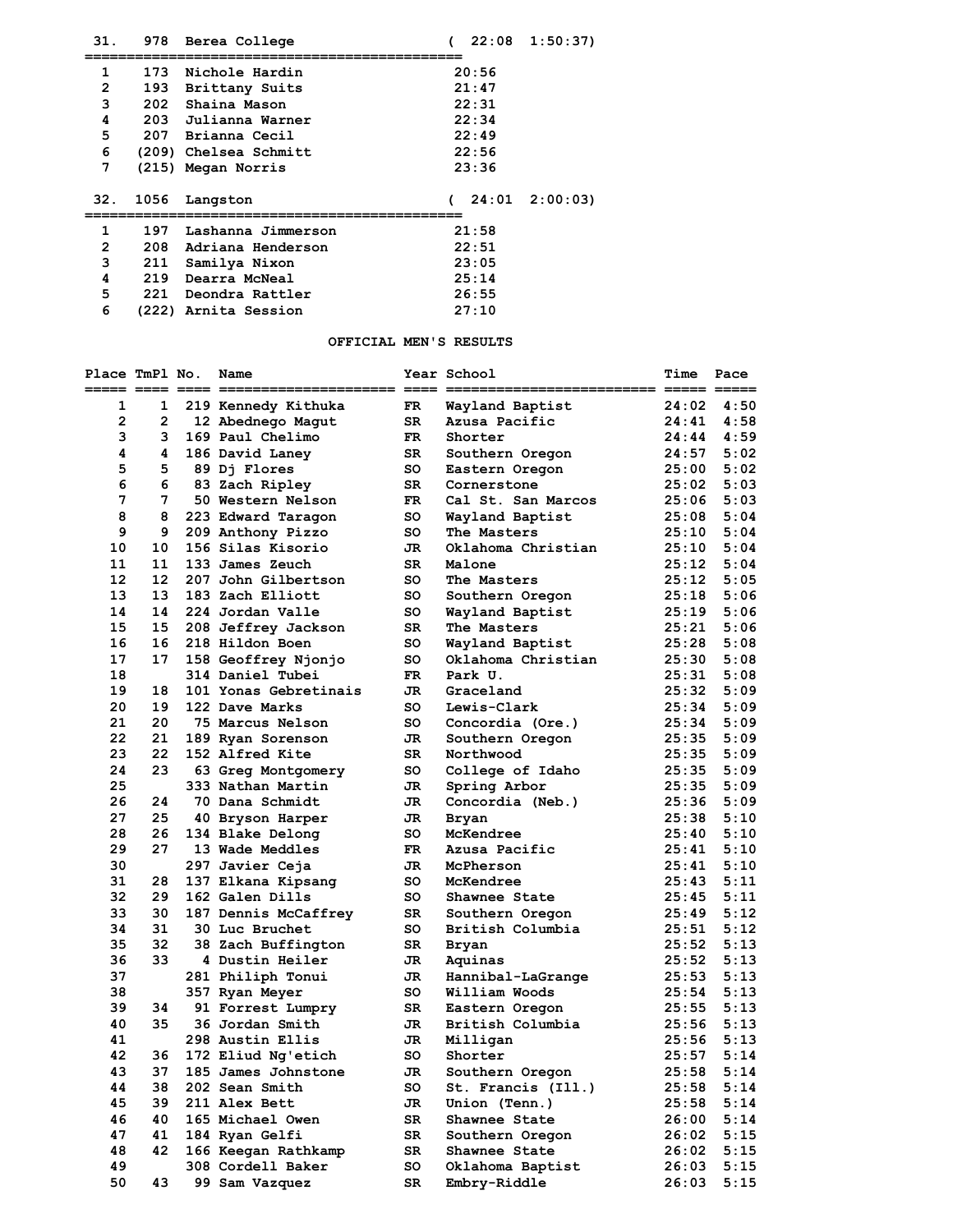| 51  |     | 312 Kenny MacDonough    | SR  | Olivet Nazarene                 | 26:04 | 5:15 |
|-----|-----|-------------------------|-----|---------------------------------|-------|------|
| 52  | 44  | 46 Brett Campfield      | JR  | Cal St. San Marcos              | 26:05 | 5:15 |
| 53  | 45  | 27 Jed Morgan           | JR. | Black Hills St.                 | 26:06 | 5:15 |
| 54  | 46  | 64 Paul Sartin          | SR  | College of Idaho                | 26:06 | 5:15 |
|     |     |                         |     |                                 |       | 5:16 |
| 55  | 47  | 6 Devin Lea             | JR  | Aquinas                         | 26:07 |      |
| 56  |     | 327 Bobby Brockmueller  | FR  | Sioux Falls                     | 26:08 | 5:16 |
| 57  | 48  | 41 Jason McLeod         | so  | <b>Bryan</b>                    | 26:09 | 5:16 |
| 58  |     | 262 Ryan Richert        | SR  | Biola                           | 26:09 | 5:16 |
| 59  | 49  | 66 Tyson Billings       | SR  | Concordia (Neb.)                | 26:10 | 5:16 |
| 60  |     | 348 Christian De Glymes | SR  | Vanguard                        | 26:10 | 5:16 |
|     |     |                         |     |                                 |       |      |
| 61  | 50  | 132 Jarod Williams      | so  | Malone                          | 26:10 | 5:16 |
| 62  | 51  | 180 Jesiah Rodriquez    | JR  | Siena Heights                   | 26:11 | 5:16 |
| 63  | 52  | 196 Andrew Topham       | SR  | Southwestern (Kan.)             | 26:11 | 5:16 |
| 64  |     | 321 Ignacio Fernandez   | so  | Savannah Coll. of Art & D 26:11 |       | 5:16 |
| 65  |     | 351 Jake Jeanson        | so  | Westmont                        | 26:11 | 5:17 |
| 66  | 53  | 198 Jake Ferris         | FR. | St. Francis (Ill.)              | 26:11 | 5:17 |
|     |     |                         |     |                                 |       | 5:17 |
| 67  | 54  | 96 Evans Kirwa          | so  | Embry-Riddle                    | 26:12 |      |
| 68  | 55  | 98 Russel Snyder        | SR  | Embry-Riddle                    | 26:12 | 5:17 |
| 69  | 56  | 182 David Weeks         | JR  | Siena Heights                   | 26:12 | 5:17 |
| 70  | 57  | <b>80 Alex Green</b>    | SR  | Cornerstone                     | 26:13 | 5:17 |
| 71  | 58  | 127 Jeremy Arthur       | JR. | Malone                          | 26:13 | 5:17 |
| 72  | 59  | 56 Evan Thayer          | JR  | Cedarville                      | 26:16 | 5:17 |
|     |     |                         |     |                                 |       |      |
| 73  |     | 296 Michael Foerster    | SR  | Marian (Ind.)                   | 26:17 | 5:18 |
| 74  | 60  | 118 Ethan Naylor        | JR. | Indiana Wesleyan                | 26:18 | 5:18 |
| 75  |     | 294 Izzie Miranda       | so  | Lubbock Christian               | 26:19 | 5:18 |
| 76  |     | 287 John Wainwright     | SR  | Indiana Tech                    | 26:19 | 5:18 |
| 77  | 61  | 54 Joe Cathey           | JR  | Cedarville                      | 26:19 | 5:18 |
| 78  |     | 316 Juan Carlos Barrera | so  | Robert Morris (Ill.)            | 26:20 | 5:18 |
|     |     |                         |     |                                 |       |      |
| 79  | 62  | 131 Anthony Migliozzi   | JR  | Malone                          | 26:21 | 5:18 |
| 80  | 63. | 195 Colton McNinch      | FR. | Southwestern (Kan.)             | 26:22 | 5:19 |
| 81  |     | 279 Rigoberto Jimenez   | JR. | Great Falls                     | 26:23 | 5:19 |
| 82  | 64  | 105 Ahmed Khalif        | so  | Graceland                       | 26:23 | 5:19 |
| 83  | 65  | 33 Theo Hunt            | JR. | British Columbia                | 26:24 | 5:19 |
| 84  |     | 288 Nathan Mesta        | JR. | Kansas Wesleyan                 | 26:26 | 5:19 |
|     |     |                         |     |                                 |       |      |
| 85  | 66  | 157 David McWilliams    | so  | Oklahoma Christian              | 26:27 | 5:20 |
| 86  | 67  | 167 Chuck Wentz         | SR. | Shawnee State                   | 26:27 | 5:20 |
| 87  |     | 306 Samuel Robison      | SR  | Northwest Christian             | 26:27 | 5:20 |
| 88  | 68  | 100 Joel Chirchir       | so  | Graceland                       | 26:29 | 5:20 |
| 89  |     | 311 Kasey Ferrigan      | so  | Olivet Nazarene                 | 26:29 | 5:20 |
| 90  |     | 318 Noah Kiprono        | so  |                                 | 26:29 | 5:20 |
|     |     |                         |     | Rocky Mountain                  |       |      |
| 91  | 69  | 88 Justin Dean          | SR  | Eastern Oregon                  | 26:30 | 5:20 |
| 92  |     | 271 Andy Coy            | so  | Dakota State                    | 26:31 | 5:20 |
| 93  |     | 309 Nathan Ellis        | JR  | Oklahoma Baptist                | 26:32 | 5:21 |
| 94  | 70  | 130 Nick Meeson         | so  | Malone                          | 26:33 | 5:21 |
| 95  | 71  | 175 Nicolas Toscan      | so  | Shorter                         | 26:33 | 5:21 |
| 96  | 72  | 188 Josh Seitz          | JR  | Southern Oregon                 | 26:34 | 5:21 |
|     |     |                         |     |                                 |       |      |
| 97  | 73  | 35 Justin Kent          | FR  | British Columbia                | 26:35 | 5:21 |
| 98  | 74  | 53 Matt Brooker         | so  | Cedarville                      | 26:35 | 5:21 |
| 99  | 75  | 155 Brayden Barrientez  | so  | Oklahoma Christian              | 26:35 | 5:21 |
| 100 |     | 336 Kevin Randle        | so  | St. Ambrose                     | 26:36 | 5:21 |
| 101 | 76  | 163 Josh Linkous        | SR  | Shawnee State                   | 26:36 | 5:22 |
| 102 |     | 305 Brian Gesink        | SR  |                                 | 26:37 | 5:22 |
|     |     |                         |     | Morningside                     |       |      |
| 103 |     | 319 Caleb Clark         | JR  | Rogers State                    | 26:37 | 5:22 |
| 104 | 77  | 86 Ryan Booth           | so  | Eastern Oregon                  | 26:37 | 5:22 |
| 105 | 78  | 24 Mitch Kraft          | FR  | Black Hills St.                 | 26:37 | 5:22 |
| 106 | 79  | 102 Neil Grundman       | SR  | Graceland                       | 26:38 | 5:22 |
| 107 | 80  | 171 Peter Limo          | JR  | Shorter                         | 26:39 | 5:22 |
| 108 | 81  |                         |     |                                 |       | 5:22 |
|     |     | 28 Laine Parish         | so  | Black Hills St.                 | 26:39 |      |
| 109 |     | 273 Edwin Ronoh         | JR  | Doane                           | 26:40 | 5:22 |
| 110 | 82  | 14 Jj Timphony          | SR  | Azusa Pacific                   | 26:40 | 5:22 |
| 111 | 83  | 23 K.C. Fiedler         | SR  | Black Hills St.                 | 26:40 | 5:22 |
| 112 |     | 349 Matt Johnson        | JR  | Vanquard                        | 26:41 | 5:22 |
| 113 |     | 339 Brian Corcoran      | FR  | St. Xavier                      | 26:41 | 5:22 |
|     |     |                         |     |                                 |       |      |
| 114 | 84  | 197 Mike Blaszczyk      | FR. | St. Francis (Ill.)              | 26:41 | 5:22 |
| 115 | 85  | 221 Lucius Lopez        | JR  | Wayland Baptist                 | 26:43 | 5:23 |
| 116 | 86  | 192 Carrington Crum     | JR  | Southwestern (Kan.)             | 26:43 | 5:23 |
| 117 | 87  | 47 Armando Lara         | JR  | Cal St. San Marcos              | 26:44 | 5:23 |
| 118 |     | 270 Devon Berkness      | SR  | Dakota State                    | 26:44 | 5:23 |
| 119 |     | 358 Jason Rose          | SR  | William Woods                   | 26:44 | 5:23 |
|     |     |                         |     |                                 |       | 5:23 |
|     |     |                         |     |                                 |       |      |
| 120 | 88  | 37 Josh Bradley         | SR  | Bryan                           | 26:45 |      |
| 121 | 89  | 44 Jonathan Alpizar     | JR  | Cal St. San Marcos              | 26:45 | 5:23 |
| 122 | 90  | 76 Cory Pena            | so  | Concordia (Ore.)                | 26:46 | 5:23 |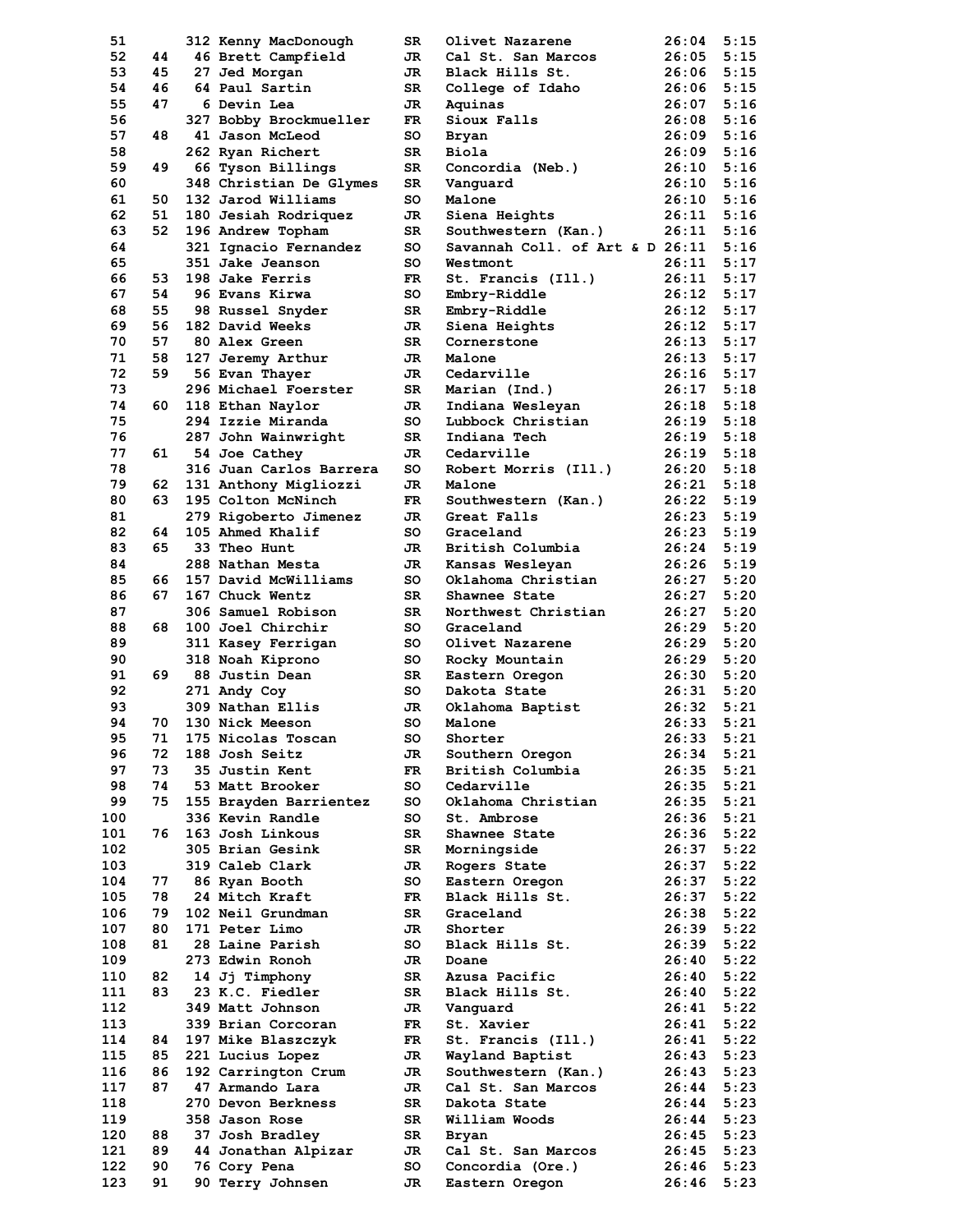| 124        | 92  | 92 Isaac Updike                  | FR       | Eastern Oregon      | 26:46          | 5:23         |
|------------|-----|----------------------------------|----------|---------------------|----------------|--------------|
| 125        | 93  | 51 T.J. Badertscher              | SR       | Cedarville          | 26:48          | 5:24         |
| 126        |     | 280 Tyler Nilsen                 | JR       | Great Falls         | 26:48          | 5:24         |
| 127        | 94  | 103 Etaslon Kabura               | FR.      | Graceland           | 26:48          | 5:24         |
| 128        | 95  | 124 Jake Miller                  | SR       | Lewis-Clark         | 26:49          | 5:24         |
| 129        |     | 304 Garret Ehlers                | FR       | Morningside         | 26:50          | 5:24         |
| 130        | 96  | 190 Frank Adelman                | so       | Southwestern (Kan.) | 26:50          | 5:24         |
| 131        |     | 253 Adam McGovern                | JR.      | Avila               | 26:52          | 5:25         |
| 132        | 97  | 200 Dylan Reyes                  | FR.      | St. Francis (Ill.)  | 26:53          | 5:25         |
| 133        | 98  | 225 Nate Poirier                 | SR       | Aquinas             | 26:54          | 5:25         |
| 134        | 99  | 113 Andrew Albert                | so       | Indiana Wesleyan    | 26:55          | 5:25         |
| 135        | 100 | 123 Chris McConnell              | SR       | Lewis-Clark         | 26:56          | 5:25         |
| 136        |     | 272 Matt Fideler                 | SR       | Dakota State        | 26:56          | 5:25         |
| 137        |     | 326 Billy Brockmueller           | FR.      | Sioux Falls         | 26:58          | 5:26         |
| 138        | 101 | 21 Darryll Patrick               | so       | Berea College       | 26:58          | 5:26         |
| 139        | 102 | 58 Dominic Bolin                 | so       | College of Idaho    | 26:59          | 5:26         |
| 140        |     | 282 Stephen Hine                 | JR       | Houghton            | 27:00          | 5:26         |
| 141        |     | 335 John Darmody                 | JR.      | St. Ambrose         | 27:00          | 5:26         |
| 142        | 103 | 42 Anthony Simpson               | FR.      | <b>Bryan</b>        | 27:01          | 5:26         |
| 143        | 104 | 120 Grant Eldridge               | JR.      | Lewis-Clark         | 27:01          | 5:26         |
| 144        | 105 | 34 Aidan Kennedy                 | JR.      | British Columbia    | 27:01          | 5:26         |
| 145        | 106 | 60 Andrew Hugill                 | so       | College of Idaho    | 27:01          | 5:27         |
| 146        | 107 | 3 Mike Gravelyn                  | JR       | Aquinas             | 27:02          | 5:27         |
| 147        | 108 | 68 Colin Morrissey               | so       | Concordia (Neb.)    | 27:02          | 5:27         |
| 148        |     | 274 Cameron Sprague              | FR.      | Friends             | 27:03          | 5:27         |
| 149        | 109 | 115 Ethan Laudermilch            | JR       | Indiana Wesleyan    | 27:04          | 5:27         |
| 150        | 110 | 193 Conner Drendel               | JR.      | Southwestern (Kan.) | 27:05          | 5:27         |
| 151        | 111 | 57 Chris Vaughn                  | SR       | Cedarville          | 27:05          | 5:27         |
| 152        | 112 | 62 Kiprotich Langat              | JR       | College of Idaho    | 27:06          | 5:27         |
| 153        | 113 | 129 Jordan McKelley              | FR       | Malone              | 27:06          | 5:27         |
| 154        | 114 | 214 Edwin Kurgat                 | FR       | Union (Tenn.)       | 27:06          | 5:28         |
| 155        | 115 | 176 Justin Bateson               | FR.      | Siena Heights       | 27:07          | 5:28         |
| 156        |     | 268 Francisco Garcia             | JR       | Concordia (Cal.)    | 27:09          | 5:28         |
| 157        | 116 | 5 Jim Janisse                    | so       | Aquinas             | 27:09          | 5:28         |
| 158        |     | 315 Nick Wilson                  | so       | Rio Grande          | 27:09          | 5:28         |
| 159        | 117 | 32 Tim Huebsch                   | so       | British Columbia    | 27:09          | 5:28         |
| 160        | 118 | 82 Travis Mabe                   | so       | Cornerstone         | 27:10          | 5:28         |
| 161        | 119 | 121 Fernando Esperanza           | JR       | Lewis-Clark         | 27:10          | 5:28         |
| 162        | 120 | 128 Nick Fresenko                | FR.      | Malone              | 27:10          | 5:28         |
| 163        |     | 263 Austin Epting                | so       | Blue Mountain       | 27:11          | 5:28         |
| 164        |     | 310 David Rannabargar            | SR       | Oklahoma Wesleyan   | 27:11          | 5:29         |
| 165        | 121 | 43 Alex Stephens                 | FR.      | Bryan               | 27:12          | 5:29         |
| 166        |     | 325 Keir Forster                 | JR       | Simon Fraser        | 27:13          | 5:29         |
| 167        | 122 | 150 Abraham Kemboi               | FR       | Northwood           | 27:14          | 5:29         |
| 168        | 123 | 159 Austin Simkins               | FR       | Oklahoma Christian  | 27:14          | 5:29         |
| 169        | 124 | 220 Victor Lemay                 | JR       | Wayland Baptist     | 27:15          | 5:29         |
| 170        |     | 286 Matt Kimbrell                | JR       | Indiana Tech        | 27:16          | 5:29         |
| 171        | 125 | 199 Ian McDowell                 | SR       | St. Francis (Ill.)  | 27:16          | 5:29         |
| 172        | 126 | 79 Jared Courtright              | so       | Cornerstone         | 27:16          | 5:30         |
| 173        | 127 | 61 Jason Hunt                    | so       | College of Idaho    | 27:16          | 5:30         |
| 174        |     | 256 Jordan Mahood                | SR       | Benedictine (Kan.)  | 27:16          | 5:30         |
| 175        | 128 | 7 Mike Morgan                    | JR       | Aquinas             | 27:18          | 5:30         |
| 176        | 129 | 49 Eduardo Mariscal              | SR       | Cal St. San Marcos  | 27:19          | 5:30         |
| 177        | 130 | 31 Nigel Hole                    | SR       | British Columbia    | 27:19          | 5:30         |
| 178        |     | 292 Steve Snyder                 | so       | Lee (Tenn.)         | 27:19          | 5:30         |
| 179        |     | 331 Benson Chepkwony             | SR       | Southern Nazarene   | 27:20          | 5:30         |
| 180        | 131 | 73 Ben Foubert                   | FR       | Concordia (Ore.)    | 27:20          | 5:30         |
| 181        | 132 | 87 Kody Coxen                    | so       | Eastern Oregon      | 27:20          | 5:30         |
| 182        | 133 | 178 Vailios Neri                 | JR       | Siena Heights       | 27:21          | 5:30         |
| 183        |     | 48 Apolinar Mariscal             | SR       | Cal St. San Marcos  | 27:22          | 5:31         |
| 184        |     |                                  |          |                     |                |              |
| 185        | 134 |                                  |          |                     |                |              |
|            | 135 | 71 Matt Trampe                   | JR       | Concordia (Neb.)    | 27:22          | 5:31         |
|            |     | 278 Jim Vonnahme                 | JR       | Grand View          | 27:22          | 5:31         |
| 186        | 136 | 26 Neil Long                     | SR       | Black Hills St.     | 27:23          | 5:31         |
| 187        | 137 | 170 Doug Kalmbach                | so       | Shorter             | 27:23          | 5:31         |
| 188        |     | 350 Jonathan Mott                | SR       | Webber              | 27:24          | 5:31         |
| 189        |     | 303 Ben Hall                     | SR       | Montreat            | 27:24          | 5:31         |
| 190        | 138 | 210 Nathan Seyler                | SR       | The Masters         | 27:24          | 5:31         |
| 191        | 139 | 65 Beau Billings                 | FR       | Concordia (Neb.)    | 27:25          | 5:31         |
| 192        | 140 | 194 Sam McDaniel                 | FR       | Southwestern (Kan.) | 27:26          | 5:31         |
| 193        | 141 | 25 Craig Leavitt                 | so       | Black Hills St.     | 27:26          | 5:32         |
| 194        |     | 255 Michael Brubaker             | SR       | Benedictine (Kan.)  | 27:27          | 5:32         |
| 195<br>196 |     | 266 Matt Lowe<br>328 Aaron Perry | JR<br>FR | Brescia<br>Soka     | 27:27<br>27:27 | 5:32<br>5:32 |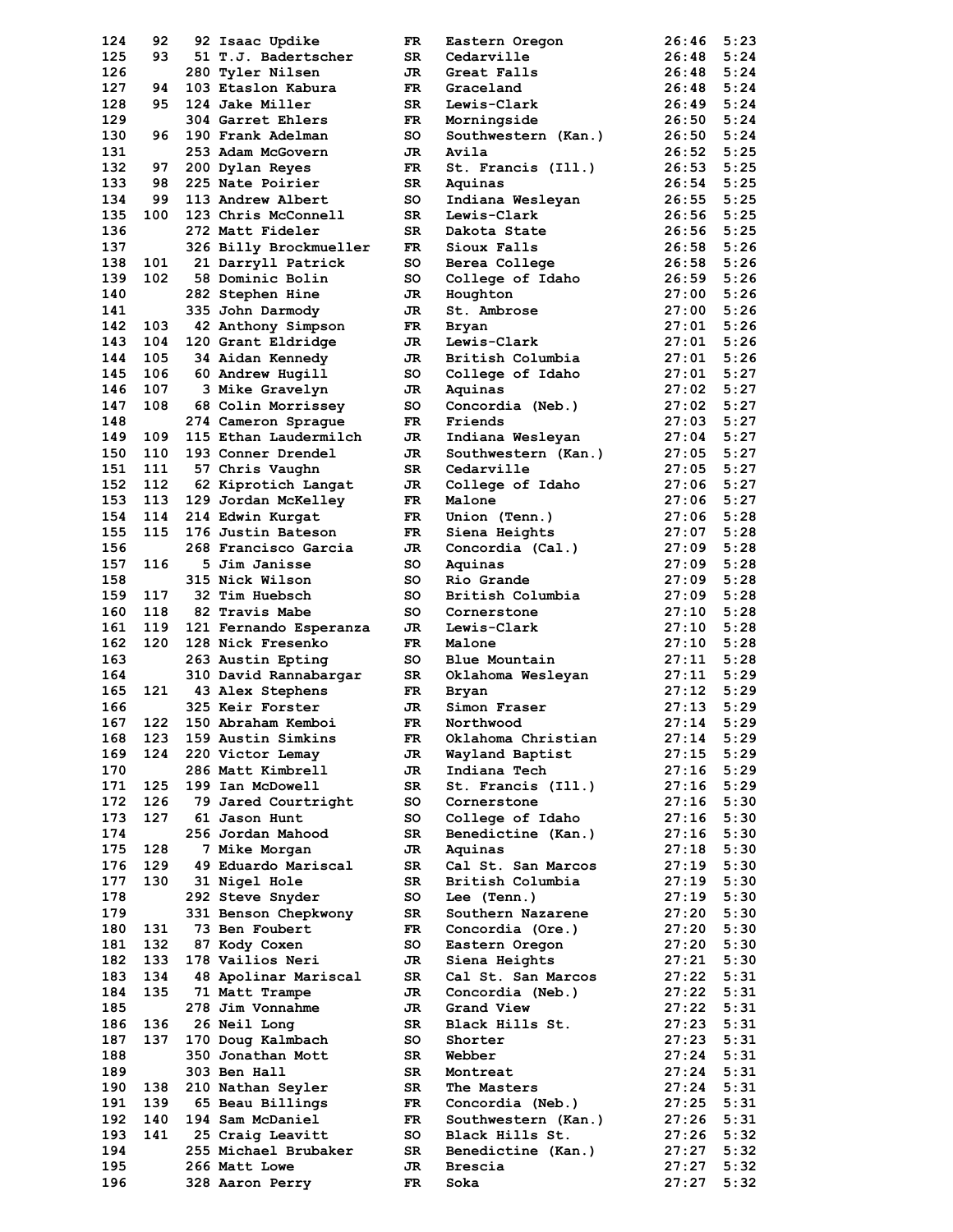| 197 | 142 | 8 Kolin Stickney            | JR  | Aquinas                         | 27:30 | 5:32 |
|-----|-----|-----------------------------|-----|---------------------------------|-------|------|
| 198 |     | 284 Joseph Herber           | JR  | Huntington                      | 27:30 | 5:32 |
| 199 | 143 | 125 Hayden Randall          | FR. | Lewis-Clark                     | 27:30 | 5:32 |
| 200 |     | 301 Matt Murphy             | so  | Milligan                        | 27:31 | 5:32 |
| 201 |     | 355 Josh Conner             | FR  | William Jewell                  | 27:31 | 5:33 |
| 202 | 144 | 22 Lucas Warner             | JR. | Berea College                   | 27:32 | 5:33 |
| 203 | 145 | 77 Derek Woolsey            | FR. | Concordia (Ore.)                | 27:32 | 5:33 |
| 204 |     | 302 Carlos Hernandez        | FR. | Minot State                     | 27:33 | 5:33 |
| 205 |     |                             | SR  | Savannah Coll. of Art & D 27:34 |       | 5:33 |
| 206 |     | 320 Patrick Cooley          |     |                                 |       |      |
|     | 146 | 161 Joseph Zarazua          | JR. | Oklahoma Christian              | 27:34 | 5:33 |
| 207 | 147 | 138 Travis Lavin            | JR. | McKendree                       | 27:35 | 5:33 |
| 208 | 148 | 78 Dylan Zitzer             | SR  | Concordia (Ore.)                | 27:35 | 5:33 |
| 209 | 149 | 19 Scott Kenney             | so  | Berea College                   | 27:36 | 5:34 |
| 210 | 150 | 145 Mike Miroux             | JR  | Mount Mercy                     | 27:37 | 5:34 |
| 211 |     | 299 Justin Little           | so  | Milligan                        | 27:37 | 5:34 |
| 212 |     | 285 Derek Holst             | SR  | Indiana Tech                    | 27:37 | 5:34 |
| 213 |     | 267 Caleb Dietz             | so  | Carroll                         | 27:39 | 5:34 |
| 214 |     | 330 Thomas Everett          | JR  | South Dakota Mines              | 27:40 | 5:34 |
| 215 |     | 338 David Baker             | SR  | St. Louis Pharmacy              | 27:41 | 5:34 |
| 216 | 151 | 29 Marc Whirlwind Soldie FR |     | Black Hills St.                 | 27:41 | 5:35 |
| 217 | 152 | 55 Jordan Davies            | SR  | Cedarville                      | 27:41 | 5:35 |
| 218 | 153 | 116 Matt McAndrews          | FR  | Indiana Wesleyan                | 27:42 | 5:35 |
| 219 | 154 | 39 Hunter Hall              | SR  | Bryan                           | 27:44 | 5:35 |
| 220 | 155 | 126 Mickael Testa           |     |                                 |       | 5:35 |
|     |     |                             | JR  | Lewis-Clark                     | 27:46 |      |
| 221 | 156 | 181 Kyle Smith              | SR  | Siena Heights                   | 27:46 | 5:36 |
| 222 | 157 | 206 David Eller             | FR. | The Masters                     | 27:46 | 5:36 |
| 223 |     | 300 Nathan Meeuwenberg      | FR  | Milligan                        | 27:48 | 5:36 |
| 224 | 158 | 168 Blake Wysocki           | so  | Shawnee State                   | 27:48 | 5:36 |
| 225 | 159 | 95 Josh Guerrero            | so  | Embry-Riddle                    | 27:48 | 5:36 |
| 226 |     | 329 Nicholas Spector        | FR. | Soka                            | 27:49 | 5:36 |
| 227 | 160 | 203 Adam Yost               | SR  | St. Francis (Ill.)              | 27:50 | 5:36 |
| 228 |     | 307 Ross Lenehan            | JR  | Notre Dame (Ohio)               | 27:50 | 5:36 |
| 229 | 161 | 107 Fernando Diaz           | JR  | Holy Names                      | 27:51 | 5:37 |
| 230 | 162 | 15 Spencer Winston          | JR  | Azusa Pacific                   | 27:52 | 5:37 |
| 231 |     | 344 Edwin Ngeno             | FR. | Texas Wesleyan                  | 27:54 | 5:37 |
| 232 | 163 | 67 Aaron Kortze             | SR  | Concordia (Neb.)                | 27:54 | 5:37 |
| 233 | 164 | 104 Chris Karley            | so  | Graceland                       | 27:54 | 5:37 |
|     |     |                             |     |                                 |       |      |
| 234 |     | 317 Robby Baker             | FR. | Rocky Mountain                  | 27:55 | 5:37 |
| 235 | 165 | 112 David Rios              | JR  | Holy Names                      | 27:56 | 5:38 |
| 236 | 166 | 69 Adam Prahlow             | FR. | Concordia (Neb.)                | 27:56 | 5:38 |
| 237 | 167 | 212 Zach Covington          | JR. | Union (Tenn.)                   | 27:57 | 5:38 |
| 238 |     | 342 Adam Schroer            | SR  | Taylor                          | 27:57 | 5:38 |
| 239 | 168 | 205 Josiah Downer           | JR  | The Masters                     | 27:58 | 5:38 |
| 240 |     | 347 Austin Warner           | JR  | Trinity Christian               | 28:00 | 5:38 |
| 241 | 169 | 17 Austin Houchens          | FR  | Berea College                   | 28:01 | 5:39 |
| 242 | 170 | 84 Cody Risch               | so  | Cornerstone                     | 28:02 | 5:39 |
| 243 | 171 | 81 Peter Kaijala            | SR  | Cornerstone                     | 28:03 | 5:39 |
| 244 | 172 | 74 Andrew Landstrom         | FR. | Concordia (Ore.)                | 28:04 | 5:39 |
| 245 | 173 | 191 Eric Anders             | FR  | Southwestern (Kan.)             | 28:04 | 5:39 |
| 246 | 174 | 52 Josiah Bragg             | SO  | Cedarville                      | 28:04 | 5:39 |
|     |     |                             |     |                                 |       |      |
| 247 | 175 | 59 Alex Goold               | SR  | College of Idaho                | 28:06 | 5:40 |
| 248 | 176 | 72 Cordero Cisneros         | JR  | Concordia (Ore.)                | 28:06 | 5:40 |
| 249 | 177 | 119 Harrison Scheib         | FR  | Indiana Wesleyan                | 28:07 | 5:40 |
| 250 | 178 | 94 Brett Galloway           | so  | Embry-Riddle                    | 28:07 | 5:40 |
| 251 | 179 | 201 Phil Rizzo              | so  | St. Francis (Ill.)              | 28:08 | 5:40 |
| 252 | 180 | 97 Zach Kraus               | FR  | Embry-Riddle                    | 28:08 | 5:40 |
| 253 |     | 283 David Richards          | FR  | Houghton                        | 28:08 | 5:40 |
| 254 |     | 265 Kyle Clark              | so  | Brescia                         | 28:09 | 5:40 |
| 255 |     | 356 Kipp Schuler            | SR  | William Penn                    | 28:10 | 5:40 |
| 256 | 181 | 143 Mitch Johnson           | FR  | Mount Mercy                     | 28:10 | 5:40 |
| 257 | 182 | 135 Darren Hooks            | JR. | McKendree                       | 28:11 | 5:41 |
| 258 | 183 | 85 Kris Shear               | SR  | Cornerstone                     | 28:13 | 5:41 |
| 259 | 184 | 114 Shawn Howse             | so  | Indiana Wesleyan                | 28:13 | 5:41 |
|     |     |                             |     |                                 |       |      |
| 260 | 185 | 174 Edgar Santoyo           | so  | Shorter                         | 28:13 | 5:41 |
| 261 |     | 264 Richard Feist           | JR  | <b>Blue Mountain</b>            | 28:15 | 5:41 |
| 262 |     | 252 Doug Powers             | JR  | Ashford                         | 28:16 | 5:42 |
| 263 | 186 | 18 Jeffrey Johnson          | so  | Berea College                   | 28:18 | 5:42 |
| 264 | 187 | 136 Joshua Katam            | SR  | McKendree                       | 28:20 | 5:42 |
| 265 |     | 313 Jacob McMillan          | JR  | Ottawa                          | 28:22 | 5:43 |
| 266 |     | 275 Tanner Alexander        | FR  | Georgetown (Ky.)                | 28:25 | 5:43 |
| 267 | 188 | 16 Jarrett Blankenship      | JR  | Berea College                   | 28:26 | 5:44 |
| 268 |     | 254 Chris Scheideman        | JR  | Baker                           | 28:26 | 5:44 |
| 269 | 189 | 93 Alex Frazier             | JR  | Embry-Riddle                    | 28:26 | 5:44 |
|     |     |                             |     |                                 |       |      |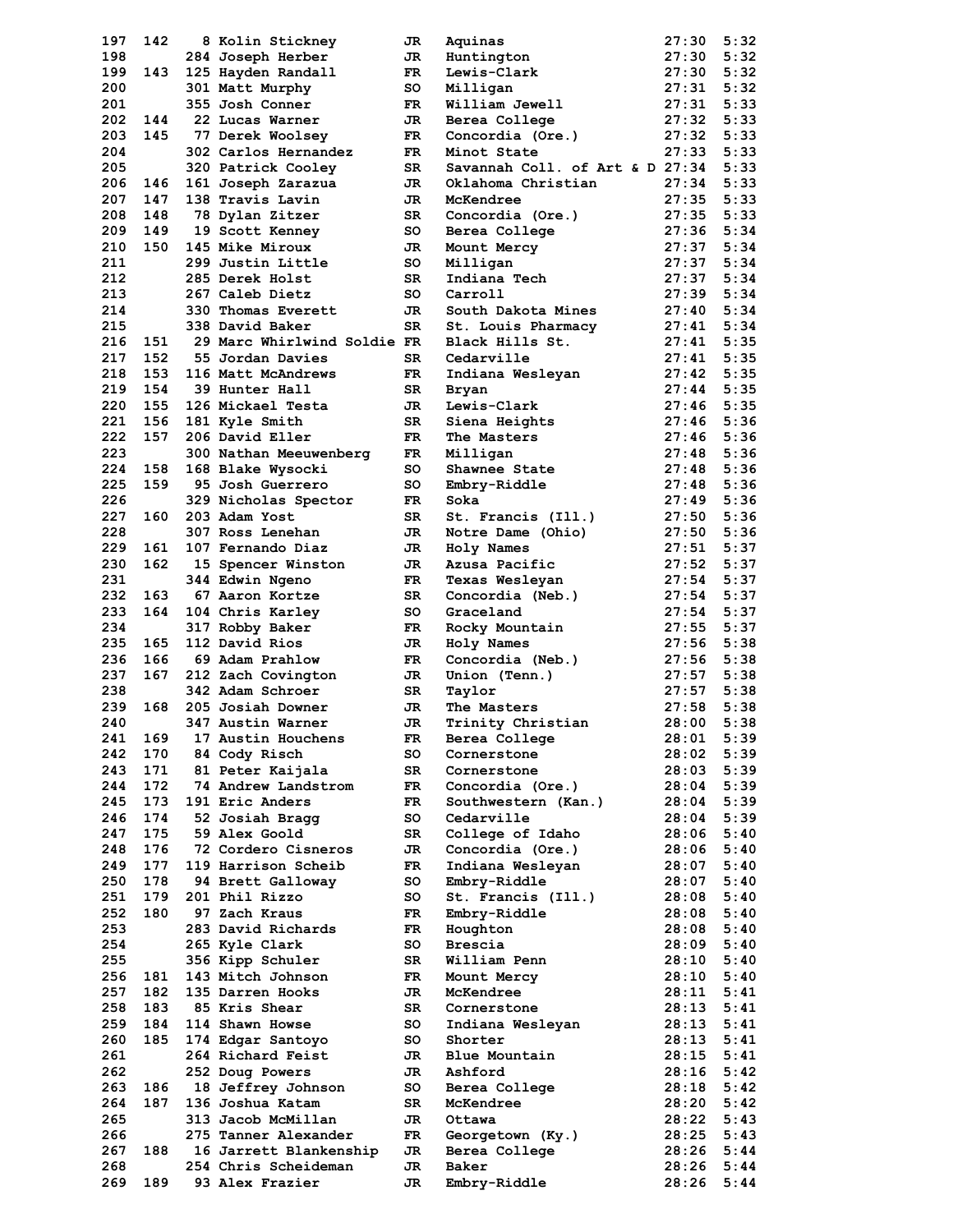| 270 |     | 251 Jarred Brewster     | so  | Asbury College                  | 28:27 | 5:44 |
|-----|-----|-------------------------|-----|---------------------------------|-------|------|
| 271 | 190 | 160 Nick Stoots         | so  | Oklahoma Christian              | 28:28 | 5:44 |
| 272 | 191 | 204 Matthew Crichton    | FR. | The Masters                     | 28:29 | 5:44 |
| 273 | 192 | 10 Paul Castro          | FR. | Azusa Pacific                   | 28:30 | 5:44 |
| 274 | 193 | 142 Matthew Clarke      | SR  | Mount Mercy                     | 28:30 | 5:44 |
| 275 | 194 | 173 Steven Rich         | SR  | Shorter                         | 28:32 | 5:45 |
| 276 |     | 260 Nelphat Bor         | JR  | Bethel (Tenn.)                  | 28:33 | 5:45 |
| 277 | 195 | 177 Mark Haukereid      | FR. | Siena Heights                   | 28:34 | 5:45 |
| 278 | 196 | 141 Gary Bannister      | FR. | Mount Mercy                     | 28:36 | 5:46 |
| 279 |     | 293 Cole Whitaker       | FR. | Lee (Tenn.)                     | 28:39 | 5:46 |
| 280 |     | 334 Lance Nelson        | FR. | Spring Arbor                    | 28:41 | 5:47 |
| 281 | 197 | 45 Joshua Bolliger      | FR. | Cal St. San Marcos              | 28:41 | 5:47 |
| 282 | 198 | 9 Paul Baldares         | FR. | Azusa Pacific                   | 28:42 | 5:47 |
| 283 |     | 276 Brandon Pulliam     | FR. | Georgetown (Ky.)                | 28:45 | 5:47 |
| 284 |     | 258 Wayne Smith         | FR. | Bethany (Cal.)                  | 28:46 | 5:48 |
| 285 |     | 261 Peter Kiplagat      | so  | Bethel (Tenn.)                  | 28:47 | 5:48 |
| 286 |     | 323 John Sutherland     | JR  | Savannah Coll. of Art & D 28:48 |       | 5:48 |
| 287 | 199 | 106 Tim Napier          | so  | Graceland                       | 28:48 | 5:48 |
| 288 | 200 | 20 Jakub Lonsky         | FR. | Berea College                   | 28:52 | 5:49 |
| 289 |     | 201 149 Ebenezer Eshete | so  | Northwood                       | 28:55 | 5:49 |
| 290 | 202 | 108 Zachary Holt        | SO. | Holy Names                      | 28:56 | 5:50 |
| 291 | 203 | 117 Matt Mitchell       | so  | Indiana Wesleyan                | 28:58 | 5:50 |
| 292 | 204 | 146 Tj Mosbach          | FR. | Mount Mercy                     | 29:03 | 5:51 |
| 293 |     | 341 Justin Richardson   | so  | Suny Canton                     | 29:04 | 5:51 |
| 294 | 205 | 217 Joel Wellum         | JR  | Union (Tenn.)                   | 29:08 | 5:52 |
| 295 |     | 257 Bradley Arkens      | FR. | Bethany (Cal.)                  | 29:10 | 5:52 |
| 296 |     | 295 Justin Fereshetian  | JR  | Maine-Presque Isle              | 29:13 | 5:53 |
| 297 | 206 | 151 Edwin Kiptoo        | SR  | Northwood                       | 29:16 | 5:54 |
| 298 |     | 259 Bethuel Boinett     | so  | Bethel (Tenn.)                  | 29:18 | 5:54 |
| 299 |     | 352 Chadd Baltzley      | JR. | William Jessup                  | 29:18 | 5:54 |
| 300 | 207 | 11 Anthony Lacambra     | so  | Azusa Pacific                   | 29:20 | 5:54 |
| 301 |     | 277 Scott Ritter        | SR  | Georgetown (Ky.)                | 29:21 | 5:55 |
| 302 |     | 332 Josh Thatcher       | FR. | Southern Wesleyan               | 29:28 | 5:56 |
| 303 | 208 | 215 Drake Ott           | so  | Union (Tenn.)                   | 29:31 | 5:57 |
| 304 |     | 337 Amr Abualnadi       | SR  | St. Louis Pharmacy              | 29:35 | 5:58 |
| 305 | 209 | 216 Dan Ramer           | SR  | Union (Tenn.)                   | 29:41 | 5:59 |
| 306 | 210 | 153 Nicholas Molina     | so  | Northwood                       | 29:42 | 5:59 |
| 307 |     | 322 Ben Harrison        | JR. | Savannah Coll. of Art & D 29:48 |       | 6:00 |
| 308 |     | 353 Aaron Cardinio      | FR. | William Jessup                  | 29:50 | 6:01 |
| 309 |     | 211 213 Caleb Creel     | FR. | Union (Tenn.)                   | 30:02 | 6:03 |
| 310 |     | 345 Martin Rodriguez    | FR  | Texas Wesleyan                  | 30:08 | 6:04 |
| 311 |     | 212 139 Ryan Todd       | FR. | McKendree                       | 30:18 | 6:06 |
| 312 | 213 | 109 Edrian Luna         | JR  | Holy Names                      | 30:18 | 6:06 |
| 313 | 214 | 144 Jayson Lawton       | SR  | Mount Mercy                     | 30:21 | 6:07 |
| 314 |     | 346 Robert Talavera     | FR  | Texas Wesleyan                  | 30:27 | 6:08 |
| 315 | 215 | 140 Josh Wilhelm        | JR  | McKendree                       | 30:30 | 6:08 |
| 316 |     | 340 Jonathan Flint      | FR  | Suny Canton                     | 30:33 | 6:09 |
| 317 |     | 290 Adam Haney          | SR  | Lee (Tenn.)                     | 30:34 | 6:09 |
| 318 | 216 | 111 Juan Monje          | SR  | Holy Names                      | 30:38 | 6:10 |
| 319 | 217 | 147 Grant Wakefield     | FR  | Mount Mercy                     | 30:43 | 6:11 |
| 320 | 218 | 154 Aaron Rodarte       | JR  | Northwood                       | 30:59 | 6:14 |
| 321 |     | 354 David Cummings      | FR  | William Jessup                  | 31:06 | 6:16 |
| 322 | 219 | 110 Uriel Martinez      | so  | Holy Names                      | 31:35 | 6:22 |
| 323 |     | 289 Mario McCottrell    | so  | Langston                        | 31:49 | 6:25 |
| 324 |     | 343 Luis Fuentes        | FR  | Texas Wesleyan                  | 32:13 | 6:29 |
| 325 | 220 | 148 Jose Buentello      | FR  | Northwood                       | 32:38 | 6:34 |
| 326 | 221 | 164 Brad Liston         | FR  | Shawnee State                   | 36:53 | 7:26 |

# **OFFICIAL MEN'S TEAM SCORES**

|   |     | 105 Southern Oregon | $25:32$ $2:07:37$ |  |
|---|-----|---------------------|-------------------|--|
|   |     |                     |                   |  |
| 1 | 4   | David Laney         | 24:57             |  |
| 2 | 13. | Zach Elliott        | 25:18             |  |
| 3 | 21  | Ryan Sorenson       | 25:35             |  |
| 4 | 30  | Dennis McCaffrey    | 25:49             |  |
| 5 | 37. | James Johnstone     | 25:58             |  |
| 6 |     | (41) Ryan Gelfi     | 26:02             |  |
|   |     | 72) Josh Seitz      | 26:34             |  |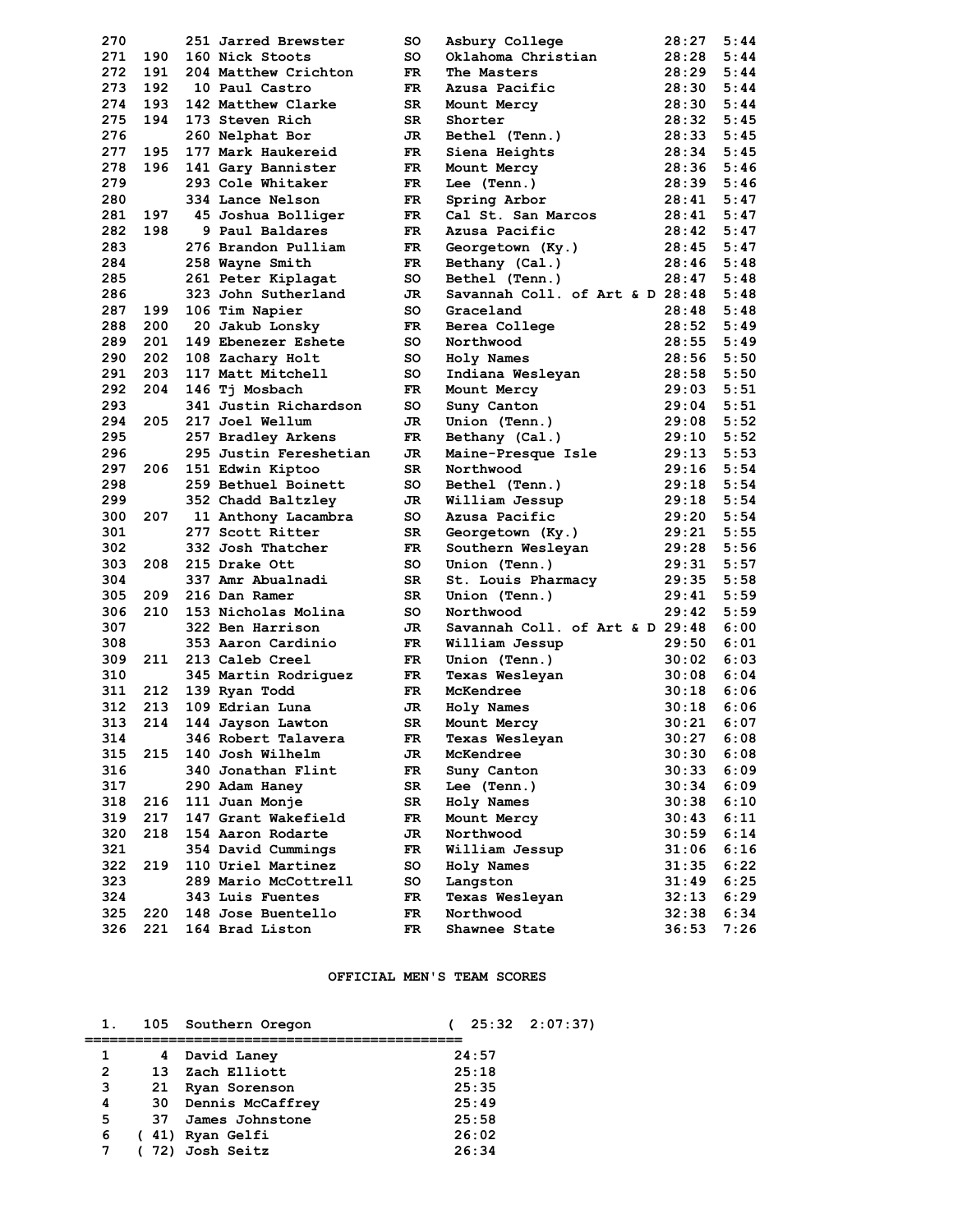| 2. | 124 | Wayland Baptist       | 25:20<br>$\overline{C}$ | 2:06:40 |
|----|-----|-----------------------|-------------------------|---------|
|    |     |                       |                         |         |
| 1  | 1   | Kennedy Kithuka       | 24:02                   |         |
| 2  | 8   | Edward Taragon        | 25:08                   |         |
| з  | 14  | Jordan Valle          | 25:19                   |         |
| 4  | 16  | Hildon Boen           | 25:28                   |         |
| 5  | 85  | Lucius Lopez          | 26:43                   |         |
| 6  |     | (124) Victor Lemay    | 27:15                   |         |
|    |     |                       |                         |         |
| З. | 251 | Malone                | 26:06<br>$\sqrt{2}$     | 2:10:29 |
| 1  | 11  | James Zeuch           | 25:12                   |         |
| 2  | 50  | Jarod Williams        | 26:10                   |         |
| з  |     | 58 Jeremy Arthur      | 26:13                   |         |
| 4  | 62  | Anthony Migliozzi     | 26:21                   |         |
| 5  | 70  | Nick Meeson           | 26:33                   |         |
| 6  |     | (113) Jordan McKelley | 27:06                   |         |
| 7  |     |                       |                         |         |
|    |     | (120) Nick Fresenko   | 27:10                   |         |
| 4. | 254 | Shawnee State         | 26:10<br>$\sqrt{2}$     | 2:10:50 |
|    |     |                       |                         |         |
| 1  | 29  | Galen Dills           | 25:45                   |         |
| 2  | 40  | Michael Owen          | 26:00                   |         |
| 3  | 42  | Keegan Rathkamp       | 26:02                   |         |
| 4  | 67  | Chuck Wentz           | 26:27                   |         |
| 5  | 76  | Josh Linkous          | 26:36                   |         |
| 6  |     | (158) Blake Wysocki   | 27:48                   |         |
| 7  |     | (221) Brad Liston     | 36:53                   |         |
|    |     |                       |                         |         |
| 5. | 276 | Eastern Oregon        | 26:10<br>(              | 2:10:48 |
|    |     |                       |                         |         |
| 1  | 5.  | Dj Flores             | 25:00                   |         |
| 2  | 34  | Forrest Lumpry        | 25:55                   |         |
| з  | 69  | Justin Dean           | 26:30                   |         |
| 4  | 77  | Ryan Booth            | 26:37                   |         |
| 5  | 91  | Terry Johnsen         | 26:46                   |         |
| 6  |     | ( 92) Isaac Updike    | 26:46                   |         |
| 7  |     | (132) Kody Coxen      | 27:20                   |         |
|    |     |                       |                         |         |
| б. | 291 | Oklahoma Christian    | 26:12<br>$\sqrt{2}$     | 2:10:56 |
|    |     |                       |                         |         |
| 1  | 10  | Silas Kisorio         | 25:10                   |         |
| 2  | 17  | Geoffrey Njonjo       | 25:30                   |         |
| 3  | 66  | David McWilliams      | 26:27                   |         |
| 4  | 75  | Brayden Barrientez    | 26:35                   |         |
| 5  | 123 | Austin Simkins        | 27:14                   |         |
| 6  |     | (146) Joseph Zarazua  | 27:34                   |         |
| 7  |     | (190) Nick Stoots     | 28:28                   |         |
|    |     |                       |                         |         |
| 7. | 296 | Bryan                 | 26:17<br>$\mathcal{C}$  | 2:11:25 |
|    |     |                       |                         |         |
| 1  | 25  | Bryson Harper         | 25:38                   |         |
| 2  | 32  | Zach Buffington       | 25:52                   |         |
| 3  | 48  | Jason McLeod          | 26:09                   |         |
| 4  | 88  | Josh Bradley          | 26:45                   |         |
| 5  | 103 | Anthony Simpson       | 27:01                   |         |
| 6  |     | (121) Alex Stephens   | 27:12                   |         |
| 7  |     | (154) Hunter Hall     | 27:44                   |         |
| 8. | 309 | British Columbia      | 26:22<br>€              | 2:11:47 |
|    |     |                       |                         |         |
| 1  | 31  | Luc Bruchet           | 25:51                   |         |
| 2  | 35  | Jordan Smith          | 25:56                   |         |
| 3  | 65  | Theo Hunt             | 26:24                   |         |
| 4  | 73  | Justin Kent           | 26:35                   |         |
| 5  | 105 | Aidan Kennedy         | 27:01                   |         |
| 6  |     | (117) Tim Huebsch     | 27:09                   |         |
| 7  |     | (130) Nigel Hole      | 27:19                   |         |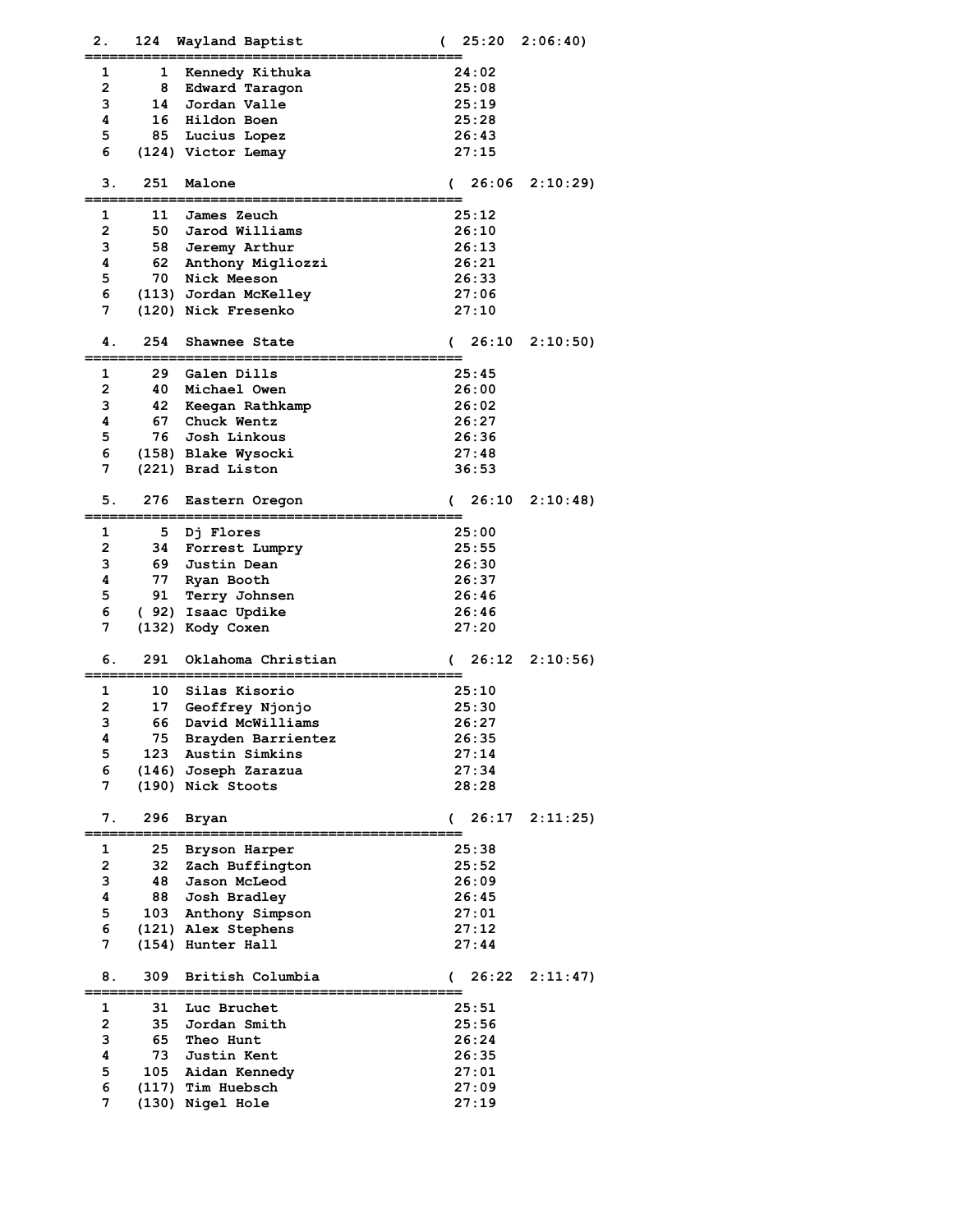| 9.             | 323              | Graceland                   | 26:22<br>€     | 2:11:50) |
|----------------|------------------|-----------------------------|----------------|----------|
| 1              | 18               | Yonas Gebretinais           | 25:32          |          |
| 2              | 64               | Ahmed Khalif                | 26:23          |          |
| з              | 68               | Joel Chirchir               | 26:29          |          |
| 4              | 79.              | Neil Grundman               | 26:38          |          |
| 5              |                  | 94 Etaslon Kabura           | 26:48          |          |
| 6              |                  | (164) Chris Karley          | 27:54          |          |
| 7              |                  | (199) Tim Napier            | 28:48          |          |
|                |                  |                             |                |          |
| 10.            | 327              | Shorter                     | 26:16<br>€     | 2:11:16  |
| 1              | 3                | Paul Chelimo                | 24:44          |          |
| $\overline{2}$ | 36               | Eliud Ng'etich              | 25:57          |          |
| з              | 71               | Nicolas Toscan              | 26:33          |          |
| 4              | 80               | Peter Limo                  | 26:39          |          |
| 5              |                  | 137 Doug Kalmbach           | 27:23          |          |
| 6              |                  | (185) Edgar Santoyo         | 28:13          |          |
| 7              |                  | (194) Steven Rich           | 28:32          |          |
|                |                  |                             |                |          |
| 11.            | 331              | The Masters                 | 26:11<br>€     | 2:10:53  |
| 1              | 9                | Anthony Pizzo               | 25:10          |          |
| $\mathbf{2}$   | 12 <sup>12</sup> | John Gilbertson             | 25:12          |          |
| 3              | 15               | Jeffrey Jackson             | 25:21          |          |
| 4              | 138              | Nathan Seyler               | 27:24          |          |
| 5              |                  | 157 David Eller             | 27:46          |          |
| 6              |                  | (168) Josiah Downer         | 27:58          |          |
| 7              |                  | (191) Matthew Crichton      | 28:29          |          |
|                |                  |                             |                |          |
| 12.            | 356              | Cal St. San Marcos          | 26:24          | 2:11:59  |
| 1              | 7                | Western Nelson              | 25:06          |          |
| $\mathbf{2}$   | 44               | Brett Campfield             | 26:05          |          |
| з              | 87               | Armando Lara                | 26:44          |          |
| 4              | 89               | Jonathan Alpizar            | 26:45          |          |
| 5              | 129              | Eduardo Mariscal            | 27:19          |          |
| 6              |                  | (134) Apolinar Mariscal     | 27:22          |          |
| 7              |                  | (197) Joshua Bolliger       | 28:41          |          |
| 13.            | 389              | College of Idaho            | 26:34<br>€     | 2:12:47  |
|                |                  |                             |                |          |
| 1              | 23               | Greg Montgomery             | 25:35          |          |
| 2              | 46               | Paul Sartin                 | 26:06          |          |
| з              | 102              | Dominic Bolin               | 26:59          |          |
| 4              | 106              | Andrew Hugill               | 27:01          |          |
| 5              | 112              | Kiprotich Langat            | 27:06          |          |
| 6              |                  | (127) Jason Hunt            | 27:16          |          |
| 7              |                  | (175) Alex Goold            | 28:06          |          |
| 14.            | 397              | St. Francis (Ill.)          | 26:36<br>€     | 2:12:59  |
|                |                  |                             |                |          |
| 1              | 38               | Sean Smith                  | 25:58          |          |
| 2              | 53               | <b>Jake Ferris</b>          | 26:11          |          |
| 3              | 84               | Mike Blaszczyk              | 26:41          |          |
| 4<br>5         | 97<br>125        | Dylan Reyes<br>Ian McDowell | 26:53          |          |
| 6              |                  | $(160)$ Adam Yost           | 27:16<br>27:50 |          |
| 7              |                  | (179) Phil Rizzo            | 28:08          |          |
|                |                  |                             |                |          |
| 15.            | 398              | Cedarville                  | 26:37<br>€     | 2:13:03  |
| 1              | 59               | Evan Thayer                 | 26:16          |          |
| 2              | 61               | Joe Cathey                  | 26:19          |          |
| 3              | 74               | Matt Brooker                | 26:35          |          |
| 4              | 93               | T.J. Badertscher            | 26:48          |          |
| 5              | 111              | Chris Vaughn                | 27:05          |          |
| 6              |                  | (152) Jordan Davies         | 27:41          |          |
| 7              |                  | (174) Josiah Bragg          | 28:04          |          |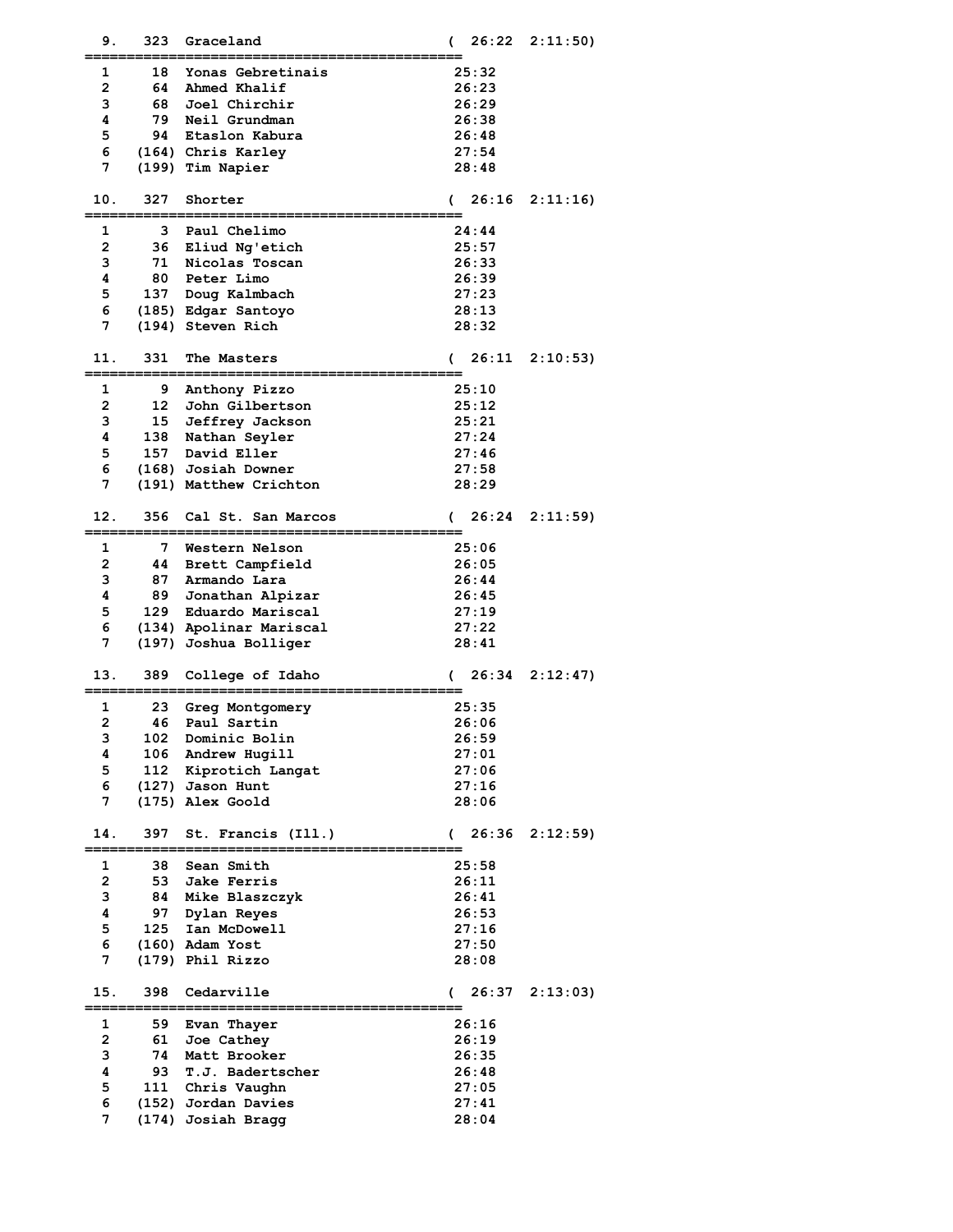| 16.            | 401  | Aquinas                       | 26:37               | 2:13:04 |
|----------------|------|-------------------------------|---------------------|---------|
| 1              | 33   | Dustin Heiler                 | 25:52               |         |
| $\overline{2}$ |      | 47 Devin Lea                  | 26:07               |         |
| 3              | 98.  | Nate Poirier                  | 26:54               |         |
| 4              |      | 107 Mike Gravelyn             | 27:02               |         |
| 5              |      | 116 Jim Janisse               | 27:09               |         |
|                |      |                               |                     |         |
| 6              |      | (128) Mike Morgan             | 27:18               |         |
| 7              |      | (142) Kolin Stickney          | 27:30               |         |
|                |      |                               |                     |         |
| 17.            | 407  | Southwestern (Kan.)           | 26:39<br>€          | 2:13:11 |
|                |      |                               |                     |         |
| 1              | 52   | Andrew Topham                 | 26:11               |         |
| $\overline{2}$ | 63 — | Colton McNinch                | 26:22               |         |
| 3              |      | 86 Carrington Crum            | 26:43               |         |
| 4              | 96   | Frank Adelman                 | 26:50               |         |
| 5              |      | 110 Conner Drendel            | 27:05               |         |
| 6              |      | (140) Sam McDaniel            | 27:26               |         |
| 7              |      | (173) Eric Anders             | 28:04               |         |
|                |      |                               |                     |         |
| 18.            | 423  | Black Hills St.               | 26:41<br>€          | 2:13:25 |
|                |      |                               |                     |         |
| 1              | 45   | Jed Morgan                    | 26:06               |         |
| $\overline{2}$ |      | 78 Mitch Kraft                | 26:37               |         |
| 3              |      | 81 Laine Parish               | 26:39               |         |
| 4              |      | 83 K.C. Fiedler               | 26:40               |         |
| 5              |      | 136 Neil Long                 | 27:23               |         |
| 6              |      | (141) Craig Leavitt           | 27:26               |         |
| 7              |      | (151) Marc Whirlwind Soldier  | 27:41               |         |
|                |      |                               |                     |         |
| 19.            | 437  | Lewis-Clark                   | 26:42<br>€          | 2:13:30 |
|                |      |                               |                     |         |
| 1              |      | 19 Dave Marks                 | 25:34               |         |
| $\overline{2}$ |      | 95 Jake Miller                | 26:49               |         |
| 3              |      | 100 Chris McConnell           | 26:56               |         |
| 4              |      | 104 Grant Eldridge            | 27:01               |         |
|                |      |                               |                     |         |
| 5              |      | 119 Fernando Esperanza        | 27:10               |         |
| 6              |      | (143) Hayden Randall          | 27:30               |         |
| 7              |      | (155) Mickael Testa           | 27:46               |         |
|                |      |                               |                     |         |
| 20.            | 455  | Concordia (Neb.)              | 26:43               | 2:13:35 |
| 1              | 24   | Dana Schmidt                  | 25:36               |         |
| 2              | 49   |                               |                     |         |
|                |      | Tyson Billings                | 26:10               |         |
| з              |      | 108 Colin Morrissey           | 27:02               |         |
| 4              |      | 135 Matt Trampe               | 27:22               |         |
| 5              |      | 139 Beau Billings             | 27:25               |         |
| 6              |      | (163) Aaron Kortze            | 27:54               |         |
| 7              |      | (166) Adam Prahlow            | 27:56               |         |
|                |      |                               |                     |         |
| 21.            | 465  | Azusa Pacific                 | 26:41<br>(          | 2:13:24 |
| 1              | 2    |                               | 24:41               |         |
|                |      | Abednego Magut                |                     |         |
| 2              |      | 27 Wade Meddles               | 25:41               |         |
| 3              |      | 82 Jj Timphony                | 26:40               |         |
| 4              |      | 162 Spencer Winston           | 27:52               |         |
| 5              | 192  | Paul Castro                   | 28:30               |         |
| 6              |      | (198) Paul Baldares           | 28:42               |         |
| 7              |      | (207) Anthony Lacambra        | 29:20               |         |
|                |      |                               |                     |         |
| 22.            | 477  | Cornerstone                   | 26:45<br>$\sqrt{2}$ | 2:13:43 |
|                |      | <u> :====================</u> |                     |         |
| 1              | 6    | Zach Ripley                   | 25:02               |         |
| 2              | 57   | Alex Green                    | 26:13               |         |
| 3              |      | 118 Travis Mabe               | 27:10               |         |
| 4              |      | 126 Jared Courtright          | 27:16               |         |
| 5              |      | 170 Cody Risch                | 28:02               |         |
| 6              |      | (171) Peter Kaijala           | 28:03               |         |
| 7              |      | (183) Kris Shear              | 28:13               |         |
|                |      |                               |                     |         |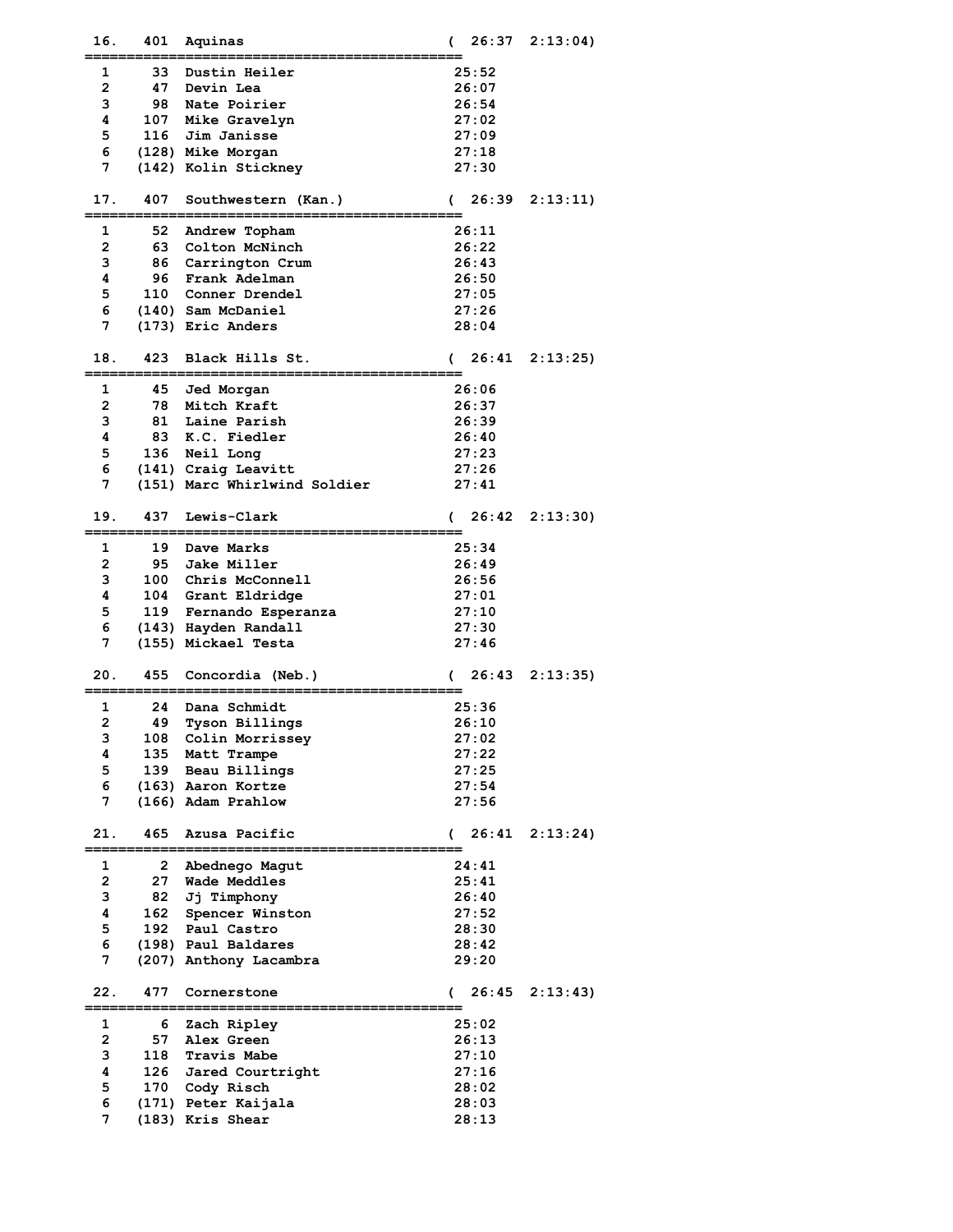| 23.            | 489       | Embry-Riddle              | €             | 26:53 | 2:14:22 |
|----------------|-----------|---------------------------|---------------|-------|---------|
| 1              | 43        | Sam Vazquez               |               | 26:03 |         |
| 2              | 54        | Evans Kirwa               |               | 26:12 |         |
| 3              | 55        | Russel Snyder             |               | 26:12 |         |
| 4              | 159       | Josh Guerrero             |               | 27:48 |         |
| 5              |           | 178 Brett Galloway        |               | 28:07 |         |
| 6              |           | (180) Zach Kraus          |               | 28:08 |         |
| 7              |           | (189) Alex Frazier        |               | 28:26 |         |
|                |           |                           |               |       |         |
| 24.            | 511       | Siena Heights             | €             | 26:56 | 2:14:37 |
|                |           |                           |               |       |         |
| 1              | 51        | Jesiah Rodriquez          |               | 26:11 |         |
| 2              | 56        | David Weeks               |               | 26:12 |         |
| 3              |           | 115 Justin Bateson        |               | 27:07 |         |
| 4              |           | 133 Vailios Neri          |               | 27:21 |         |
| 5              |           | 156 Kyle Smith            |               | 27:46 |         |
| 6              |           | (195) Mark Haukereid      |               | 28:34 |         |
|                |           |                           |               |       |         |
| 25.            | 534       | Concordia (Ore.)          | €             | 26:58 | 2:14:47 |
|                |           |                           |               |       |         |
| 1              | 20        | Marcus Nelson             |               | 25:34 |         |
| 2              |           | 90 Cory Pena              |               | 26:46 |         |
| з              |           | 131 Ben Foubert           |               | 27:20 |         |
| 4              |           | 145 Derek Woolsey         |               | 27:32 |         |
| 5              |           | 148 Dylan Zitzer          |               | 27:35 |         |
| 6              |           | (172) Andrew Landstrom    |               | 28:04 |         |
| 7              |           | (176) Cordero Cisneros    |               | 28:06 |         |
|                |           |                           |               |       |         |
| 26.            | 570       | McKendree                 | $\mathcal{C}$ | 27:06 | 2:15:29 |
|                |           |                           |               |       |         |
| 1              | 26.       | Blake Delong              |               | 25:40 |         |
| $\overline{2}$ | 28        | Elkana Kipsang            |               | 25:43 |         |
| з              | 147       | Travis Lavin              |               | 27:35 |         |
| 4              |           | 182 Darren Hooks          |               | 28:11 |         |
| 5              |           | 187 Joshua Katam          |               | 28:20 |         |
| 6              |           | (212) Ryan Todd           |               | 30:18 |         |
| 7              |           | (215) Josh Wilhelm        |               | 30:30 |         |
|                |           |                           |               |       |         |
| 27.            | 598       | Indiana Wesleyan          | €             | 27:14 | 2:16:06 |
|                |           |                           |               |       |         |
| 1<br>2         | 60.<br>99 | Ethan Naylor              |               | 26:18 |         |
|                |           | Andrew Albert             |               | 26:55 |         |
| з              | 109       | Ethan Laudermilch         |               | 27:04 |         |
| 4              | 153       | Matt McAndrews            |               | 27:42 |         |
| 5              |           | 177 Harrison Scheib       |               | 28:07 |         |
| 6              |           | (184) Shawn Howse         |               | 28:13 |         |
| 7              |           | (203) Matt Mitchell       |               | 28:58 |         |
| 28.            | 733       | Union (Tenn.)             | $\epsilon$    | 27:56 | 2:19:40 |
|                |           |                           |               |       |         |
| 1              | 39        | Alex Bett                 |               | 25:58 |         |
| $\mathbf{2}$   | 114       | Edwin Kurgat              |               | 27:06 |         |
| 3              | 167       | Zach Covington            |               | 27:57 |         |
| 4              | 205       | Joel Wellum               |               | 29:08 |         |
| 5              | 208       | Drake Ott                 |               | 29:31 |         |
| 6              |           | (209) Dan Ramer           |               | 29:41 |         |
| 7              |           | (211) Caleb Creel         |               | 30:02 |         |
|                |           |                           |               |       |         |
| 29.            | 749       | Berea College             | $\left($      | 27:41 | 2:18:25 |
| 1              | 101       | Darryll Patrick           |               | 26:58 |         |
| $\overline{2}$ | 144       | Lucas Warner              |               | 27:32 |         |
| 3              | 149       | Scott Kenney              |               | 27:36 |         |
| 4              | 169       | Austin Houchens           |               | 28:01 |         |
| 5              | 186       | Jeffrey Johnson           |               | 28:18 |         |
| 6              |           | (188) Jarrett Blankenship |               | 28:26 |         |
| 7              |           | (200) Jakub Lonsky        |               | 28:52 |         |
|                |           |                           |               |       |         |